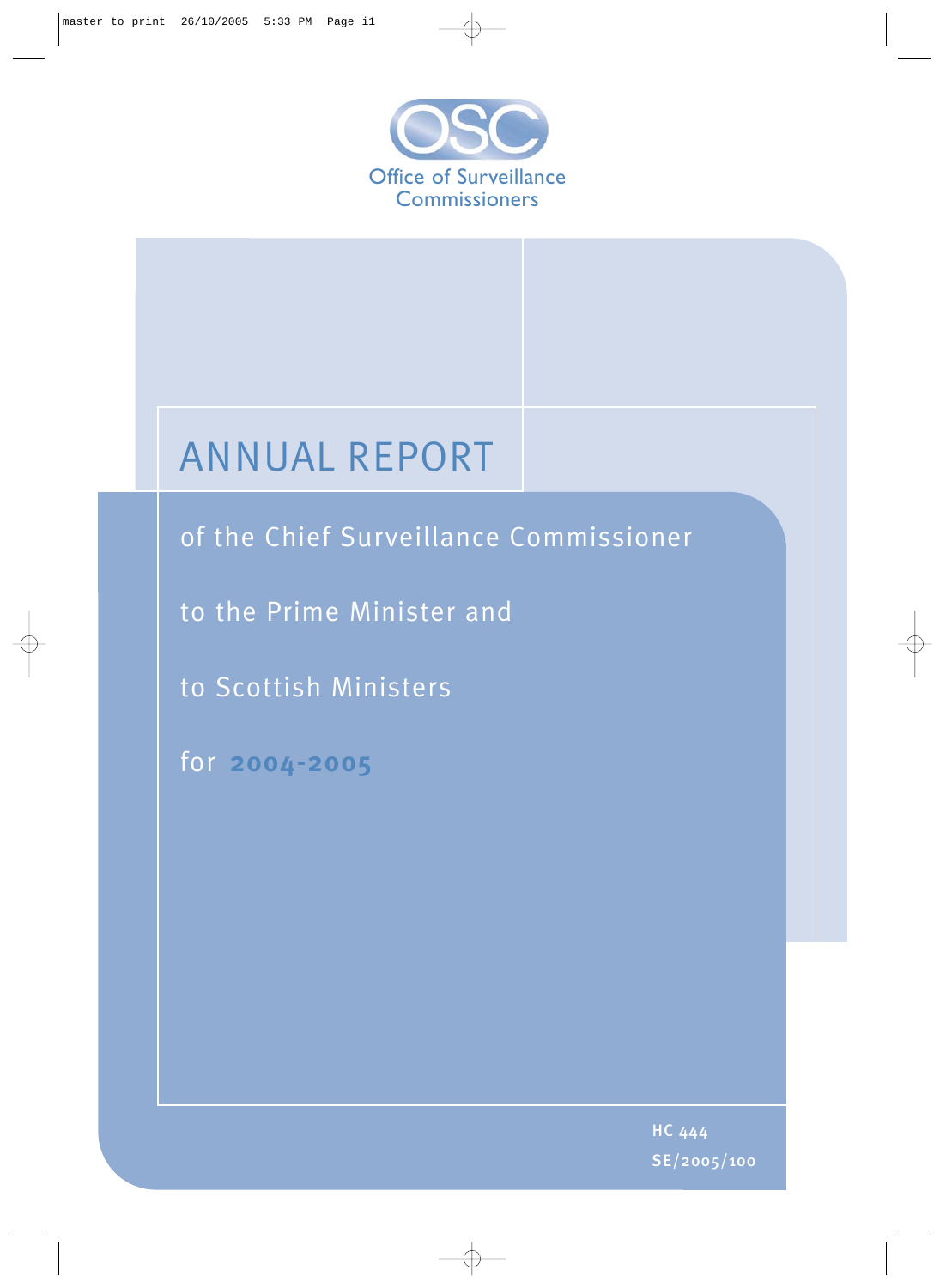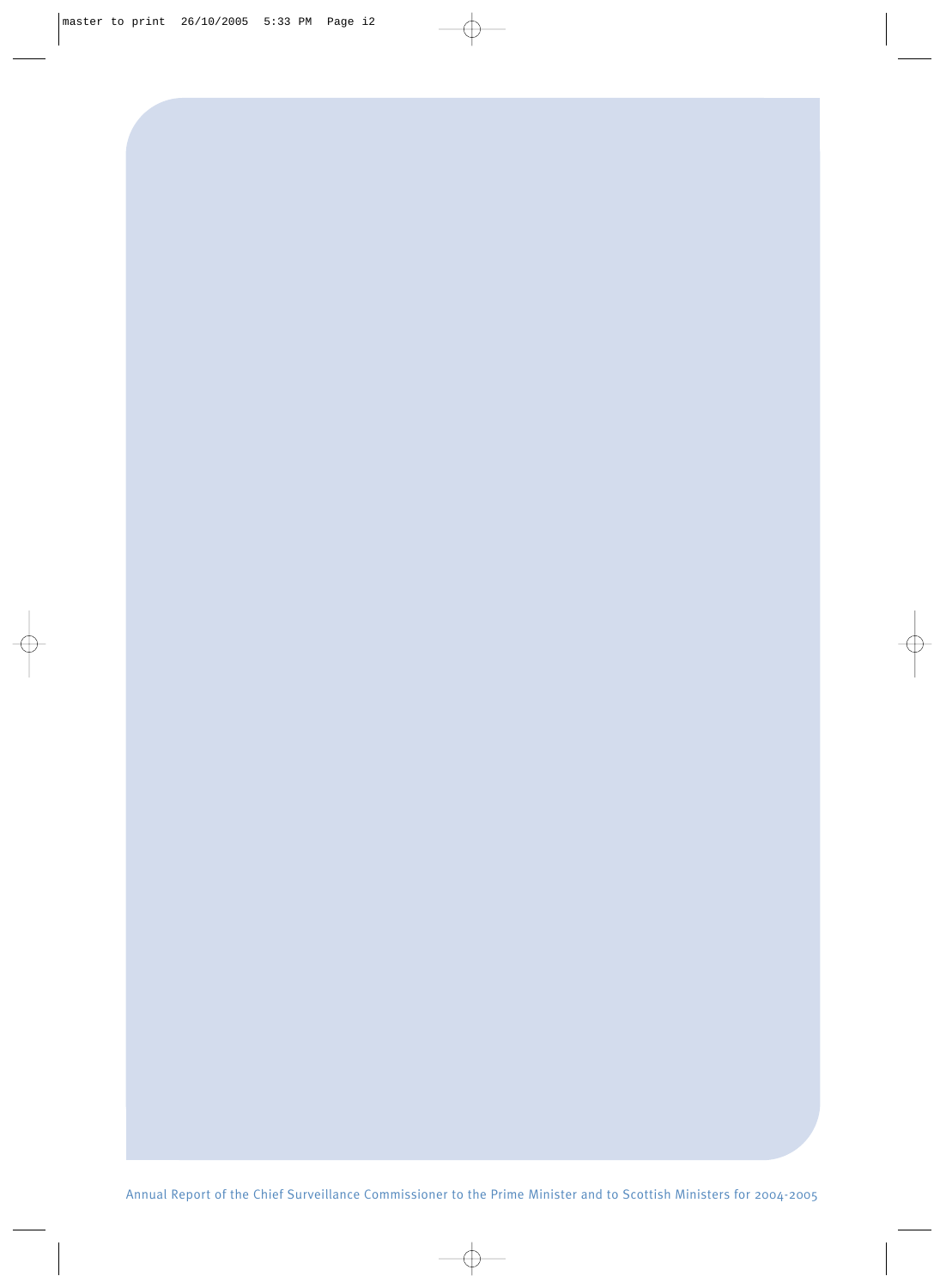# ANNUAL REPORT

of the Chief Surveillance Commissioner

to the Prime Minister and

to Scottish Ministers

for **2004-2005**

Chief Commissioner: **The Rt. Hon. Sir Andrew Leggatt**

Presented to Parliament by the Prime Minister pursuant to section 107(3) of the Police Act 1997

Ordered by the House of Commons to be printed 3rd November 2005

Laid before the Scottish Parliament by the Scottish Ministers 3rd November 2005

HC 444 SE/2005/100 London: The Stationery Office F10.00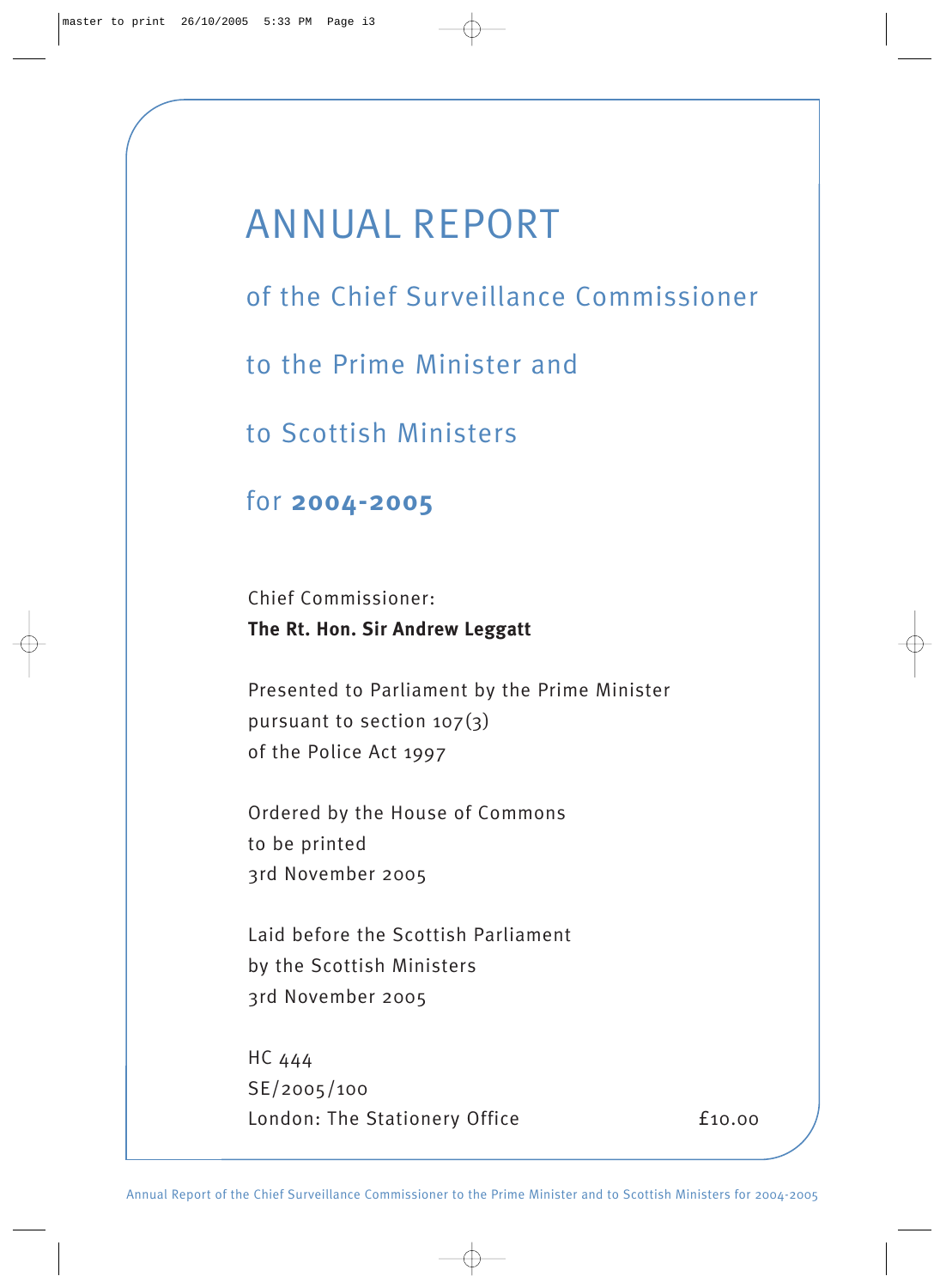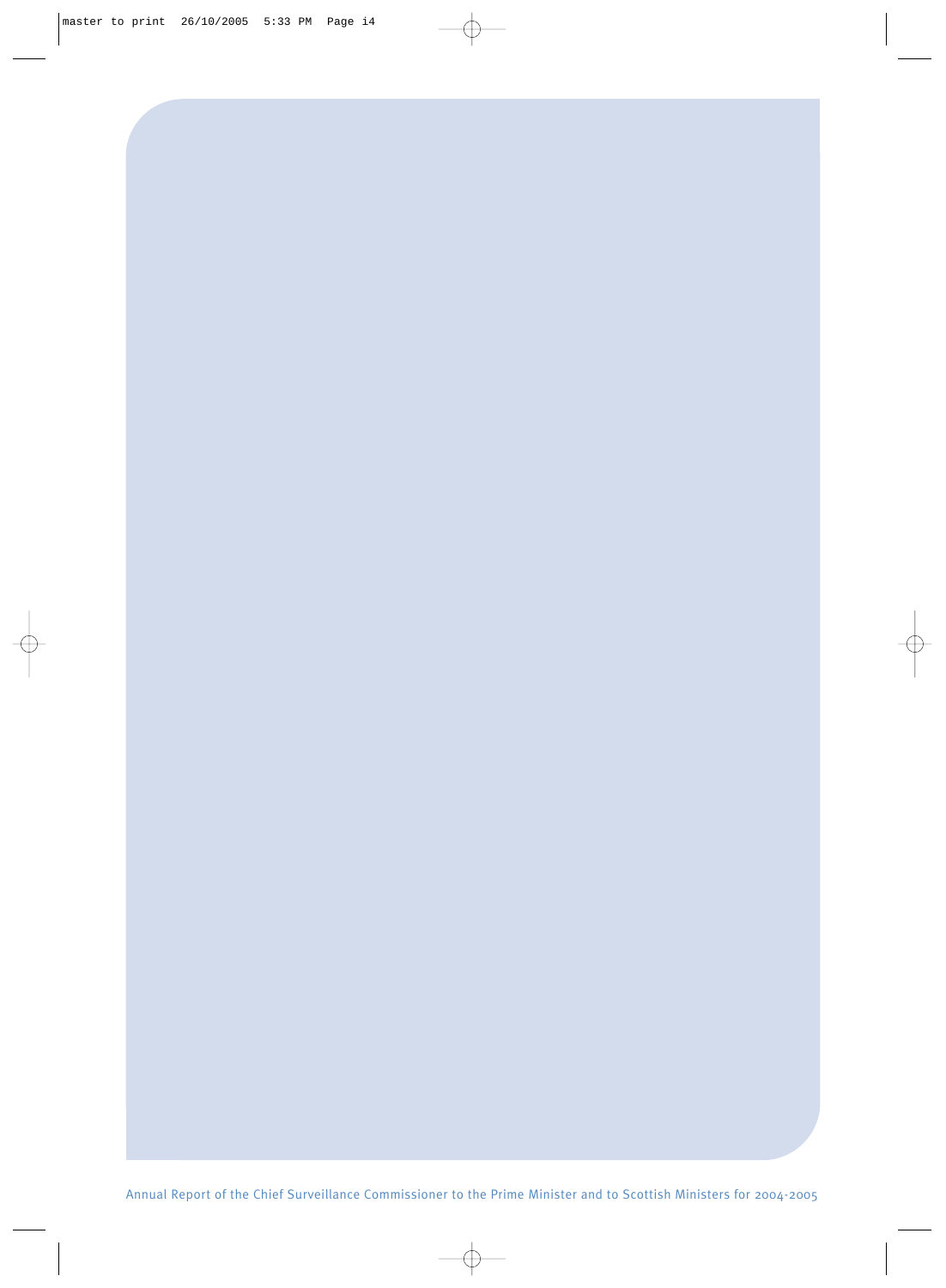| <b>Contents</b>                                                | Page                    |
|----------------------------------------------------------------|-------------------------|
| Introduction<br>1.                                             | $\overline{\mathbf{2}}$ |
| Overview of the year<br>2.                                     | $\overline{\mathbf{2}}$ |
| The statutory provisions<br>3.                                 | 4                       |
| Organisation of OSC business<br>4.                             | 5                       |
| Particular matters relating to the OSC<br>5.                   | 6                       |
| Property interference and intrusive surveillance<br>6.         | 8                       |
| Directed surveillance and CHIS<br>7.                           | 9                       |
| Inspections of law enforcement agencies<br>8.                  | 11                      |
| Inspections of Government Departments and related bodies<br>9. | 13                      |
| 10. Inspections of local authorities                           | 13                      |
| 11. Inspections of National Health Service                     | 15                      |
| 12. Inspections of other public bodies                         | 15                      |
| 13. Priorities                                                 | 15                      |
| 14. Technological developments                                 | 16                      |
| 15. The year ahead                                             | 17                      |

#### **Annexes**

| <b>Annex A</b> Authorisations given under Part III of the Police Act 1997 since implementation   | 18 |
|--------------------------------------------------------------------------------------------------|----|
| <b>Annex B</b> Analysis by offence of authorisations given under Part III of the Police Act 1997 | 19 |
| <b>Annex C</b> Intrusive surveillance authorisations given under Part II of the Regulation of    |    |
| Investigatory Powers Act 2000 and the Regulation of Investigatory Powers                         |    |
| (Scotland) Act 2000 since implementation                                                         | 20 |
| Annex D Analysis by offence of authorisations given under Part II of RIPA and RIP(S)A            | 21 |
| <b>Annex E</b> Inspection priorities                                                             | 22 |
| <b>Annex F</b> OSC Expenditure                                                                   | 24 |
| <b>Annex G</b> Members of the Office of Surveillance Commissioners                               | 25 |

1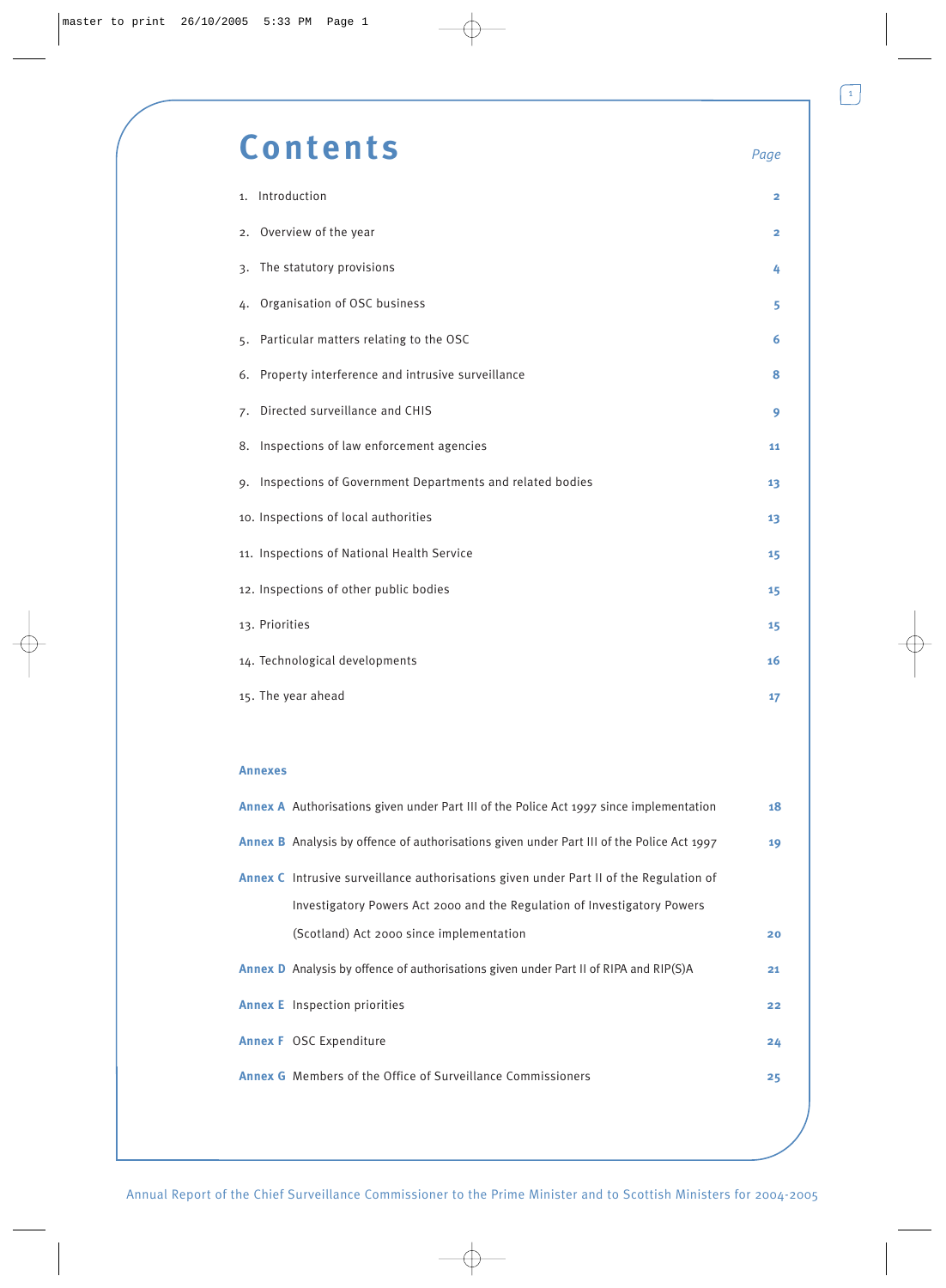

## **1. Introduction**

- **1.1** This report covers the period from 1st April 2004 to 31st March 2005.
- **1.2** It is my duty to keep under review:
	- **(a)** the performance of functions under Part III of the Police Act 1997 ('the 1997 Act');
	- **(b)** (except in relation to the Interception of Communications and the Intelligence Services) the exercise and performance of the powers and duties conferred or imposed by or under Part II of the Regulation of Investigatory Powers Act 2000 ('RIPA'); and
	- **(c)** the exercise and performance of the powers and duties conferred or imposed by or under the Regulation of Investigatory Powers (Scotland) Act 2000 ('RIP(S)A').
- **1.3** In practice, this covers all covert activities (except telephone and mail interception) carried out by all public authorities, except the intelligence services. Although Part III of RIPA, relating to encryption, is also within my statutory responsibility, it is still not in force.
- **1.4** It is the duty of the Surveillance Commissioners ('the Commissioners') to appraise all authorisations for property interference and intrusive surveillance either before or immediately after they have been given. There is a right of appeal to the Chief Commissioner against their decisions.
- **1.5** In performance of my duty under all three Acts ('the Acts') to report annually, I continue to prepare a combined report.

## **2. Overview of the year**

**2.1** Part III of the 1997 Act has been in force for over six years now and Part II of RIPA and the relevant parts of RIP(S)A for almost five years.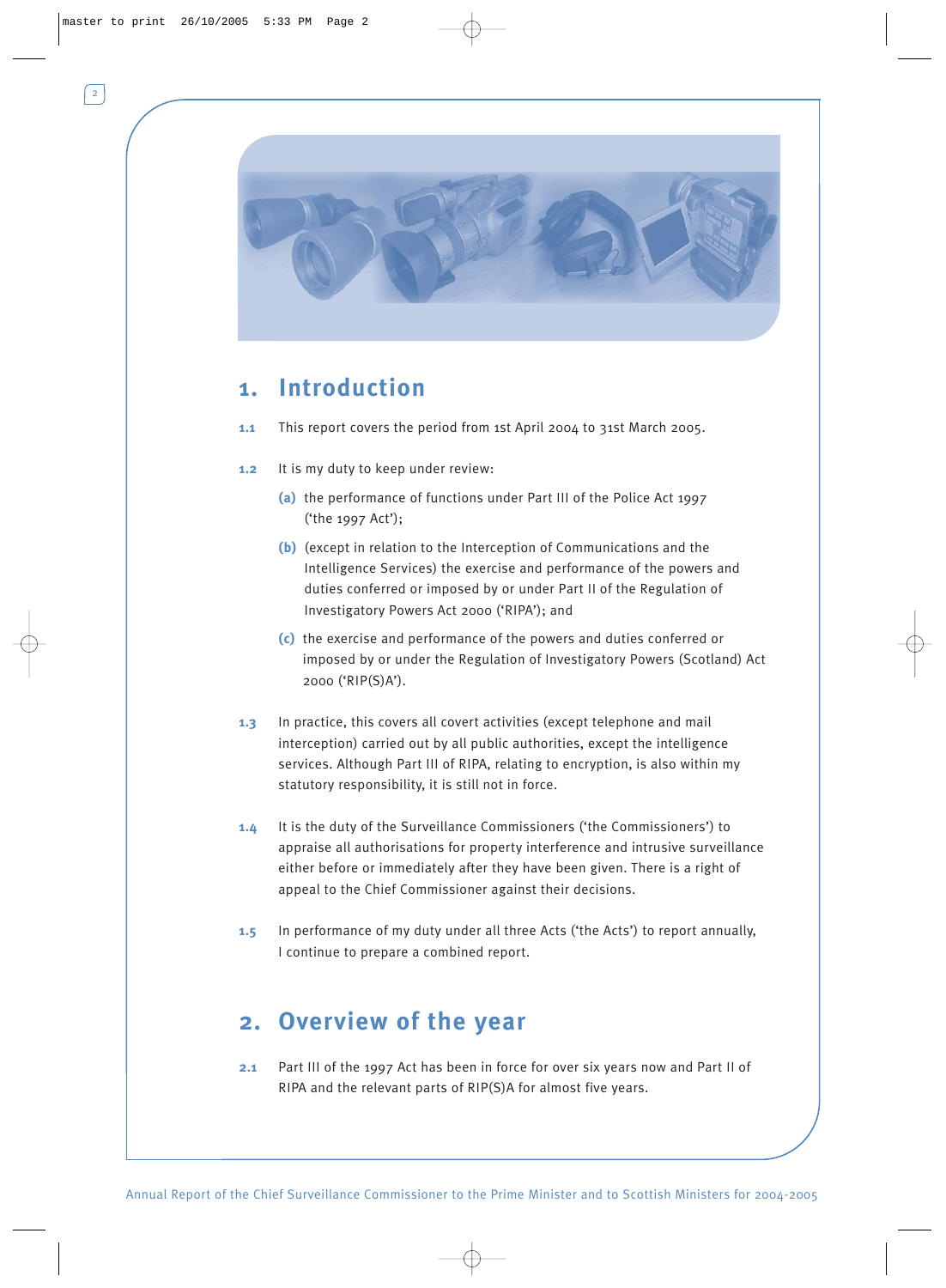- **2.2** The numbers of property interference and intrusive surveillance authorisations (2,210 and 461 respectively) show a slight drop in the number of property interference authorisations notified to me in the previous year (2,483). I continue to be satisfied that these authorisations are given a high level of attention by public authorities. This is only to be expected, because each authorisation is signed by a Chief Officer, and routed through OSC before being approved or scrutinised by a Surveillance Commissioner.
- **2.3** The numbers of authorisations by all public authorities for directed surveillance and Covert Human Intelligence Sources ('CHIS') current at the end of the year (4,713 and 4,505 respectively), show a slight decrease in the use of directed surveillance compared with last year, whilst the use of CHIS remains comparable. In my 2002-2003 report, I stated that the use of these powers continued to cause difficulties. Though matters are improving, the management of directed surveillance is still uneven and there is still a tendency not to recognise as CHIS sources who should be so recognised.
- **2.4** Topics which continue to cause concern to some police forces are those known as repeat and artifice burglaries, crime hotspots and executive authority. 'Repeat burglaries' refers to cases where surveillance is conducted in the homes of vulnerable, often elderly people who have been repeatedly targeted by burglars; 'crime hotspots' refers to cases where in the light of experience police officers maintain special surveillance over all that occurs in particular public places; and 'executive authority' refers to the powers purportedly invoked for disciplinary reasons to conduct surveillance over officers of the public authority concerned. In my Annual Report last year I explained the concerns about those matters.
- **2.5** The Home Office continues to defer the introduction of Part III of RIPA, which provides for the acquisition of the means to access or decrypt protected electronic data. I am assured that the use by terrorist and criminal suspects of information security and encryption is being kept under review and that this Part is likely to be debated soon in connection with the Counter Terrorism Bill. Before Part III is brought into force, there will no doubt be a public consultation on a draft Code of Practice, which will have to be laid before both Houses of Parliament.
- **2.6** During the year, on behalf of the Home Office, the Association of Police Officers ('ACPO') undertook a review of RIPA, the 1997 Act and associated legislation and Codes of Practice. The review team was asked to consider issues of process, governance and bureaucracy and recommend changes to current legislation, guidance and Codes. The final report was submitted to the Home Office in May 2005. I assume that a consultation exercise will then take place, before it is presented to Ministers.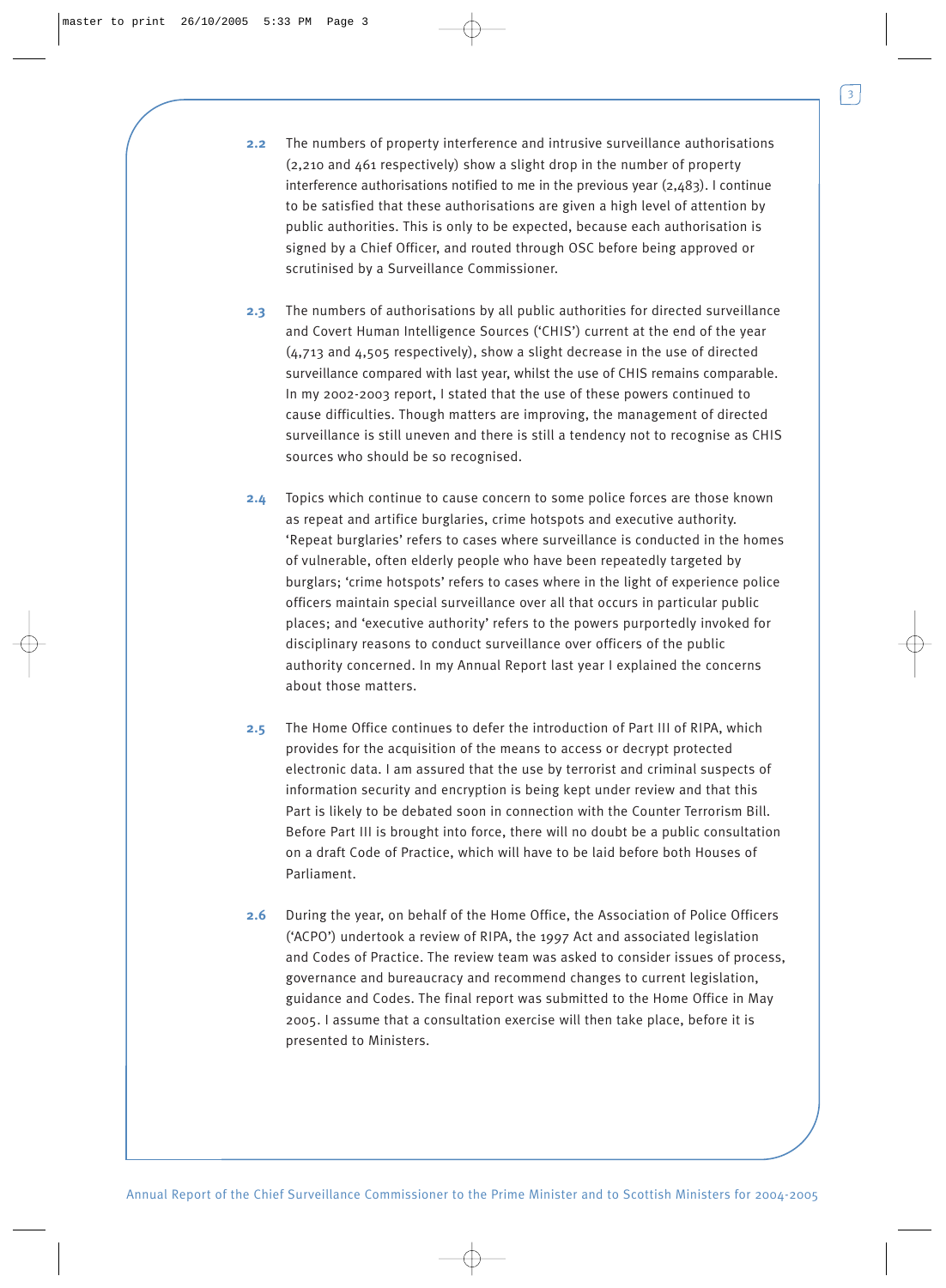

## **3. The statutory provisions**

- **3.1** The purposes and main provisions of Part III of the 1997 Act, Part II of RIPA and RIP(S)A that are relevant to oversight of covert surveillance, together with an account of the statutory functions of the Commissioners, are set out in my Annual Report for 2000-2001 and on the OSC website.
- **3.2** The Regulation of Investigatory Powers (Directed Surveillance and Covert Human Intelligence Sources) Order 2005 No. 1084 came into force on 4th May 2005. Articles 2 and 3 of the Order amend Schedule 1 to RIPA 2000 by adding three new public authorities, namely the Port of Dover Police, Port of Liverpool Police and the Office of Communications.
- **3.3** In addition, I am pleased to note that Article 2 removes Health Authorities established under section 8 of the National Health Service Act 1977 from Part II of Schedule 1 to RIPA, thus relieving them of the statutory power to conduct covert activities.
- **3.4** I continue to have some concern about the Regulation of Investigatory Powers (Directed Surveillance and Covert Human Intelligence Sources) Order 2003 No. 3171 which prevented all local authorities (and many other authorities) from carrying out directed surveillance and from using or conducting CHIS, except on the ground that an authorisation is necessary for the purpose of preventing or detecting crime or of preventing disorder. Discussion with public authorities during inspections has suggested that because they are no longer allowed to authorise covert activities in the interests of public safety or for the purpose of protecting public health, some of them can no longer conduct some operations which formerly were usefully and properly within their compass.
- **3.5** Having received the Royal Assent on 7th April 2005, the Commissioners for Revenue and Customs Act 2005 created a non-ministerial government department called HM Revenue and Customs ('HMRC'), which replaced HM Customs and Excise ('HMCE') and the Inland Revenue. A new Directorate of Criminal Investigations is being formed, which will bring together (from HMCE) Law Enforcement Investigation and (from the Inland Revenue) the Special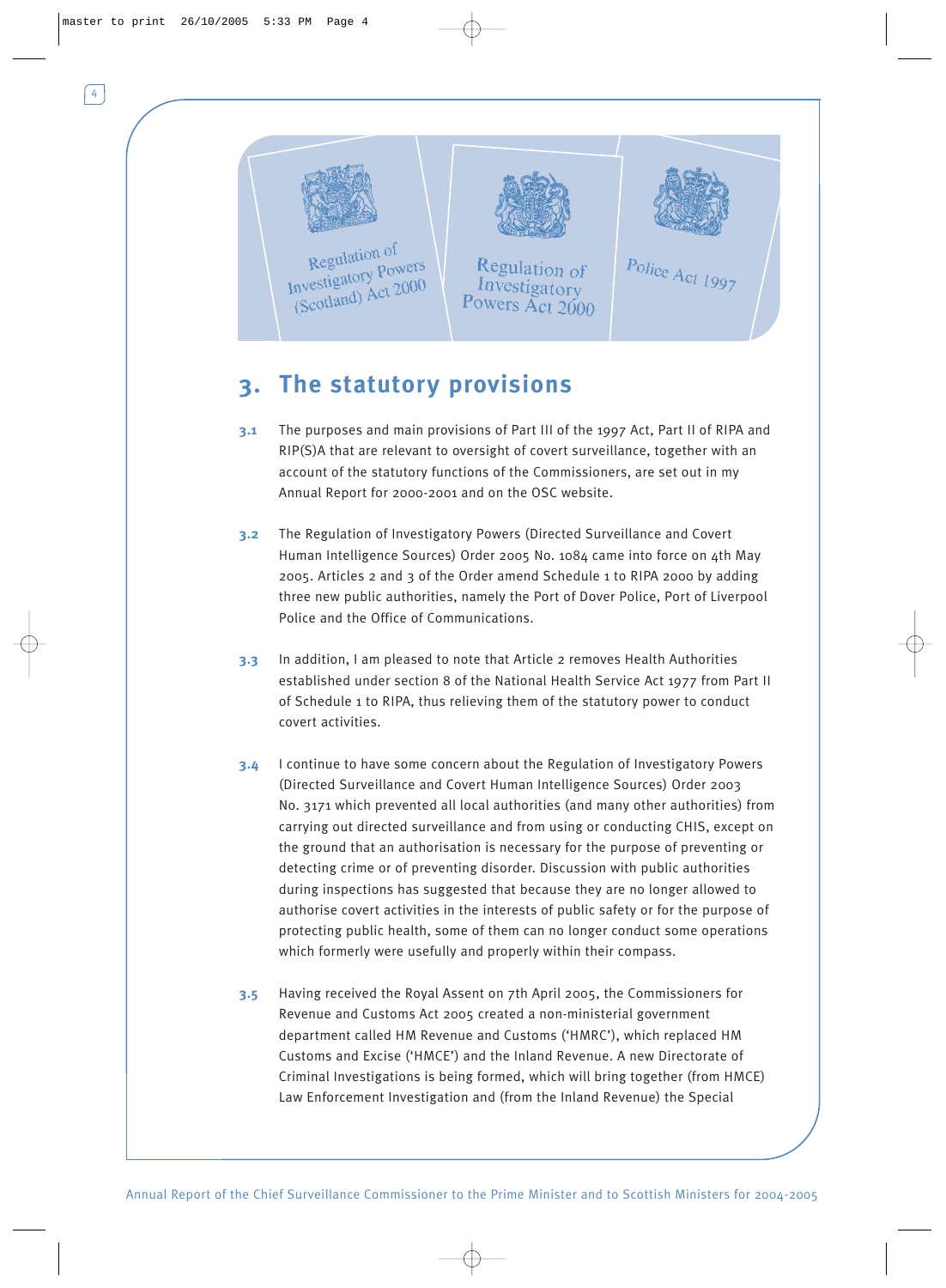Compliance Office. At present, former powers of HMCE will not be able to be used for former Revenue purposes, and vice versa. Until new arrangements are made, all authorisations for property interference and intrusive surveillance will therefore be made by former HMCE Officers. I have agreed to defer inspection of the new organisation, in order to allow HMRC staff and management to settle into their new roles.

**3.6** The Serious Organised Crime and Police Act also came into force on 7th April 2005. It established the Serious Organised Crime Agency ('SOCA'), to replace the National Criminal Intelligence Service ('NCIS'), National Crime Squad ('NCS'), and the remaining parts of HMCE and the Inland Revenue, which tackle drug trafficking and money laundering, and have not been transferred to HMRC. It is planned that SOCA will become operational on 1st April 2006. Until then the new organisation will be set up and run in parallel with the existing agencies. On the assumption that I shall have the same duties of review of SOCA as I have at present in relation to its component parts, I am arranging to meet chief officers of the new Agency to discuss their future relationship with OSC and the new approach to inspection that will be needed.

## **4. Organisation of OSC business**

- **4.1** As I have indicated, the scheme of the Acts is to confer on the Commissioners responsibility for oversight of authorisations, and to confer on me responsibility for keeping under review most of the covert activities conducted by most public authorities. My duty of review is in practice fulfilled by means of inspections of law enforcement agencies by Inspectors, together with follow-up visits by Commissioners or by me, and by inspections of other public authorities by Assistant Commissioners or Inspectors (or both).
- **4.2** In the course of the year all police forces in the United Kingdom have been inspected and visited in this way, as have the NCS, HMCE, NCIS and the Scottish Drugs Enforcement Agency ('SDEA'), and also the Inland Revenue, Department of Works and Pensions and HM Prison Service.
- **4.3** These visits enable Commissioners to establish what progress has been made in the implementation of recommendations made by Inspectors. They also provide an opportunity for discussion of relevant issues that I believe is helpful to Chief Officers as well as to Commissioners.
- **4.4** Following a review of work allocated, the Assistant Commissioners have now assumed responsibility for the inspection of most Government departments and agencies as well as of local authorities. Inspectors continue to inspect law enforcement agencies and local authorities. Some of the more important public authorities (other than law enforcement agencies) are inspected jointly by Assistant Commissioners and Inspectors.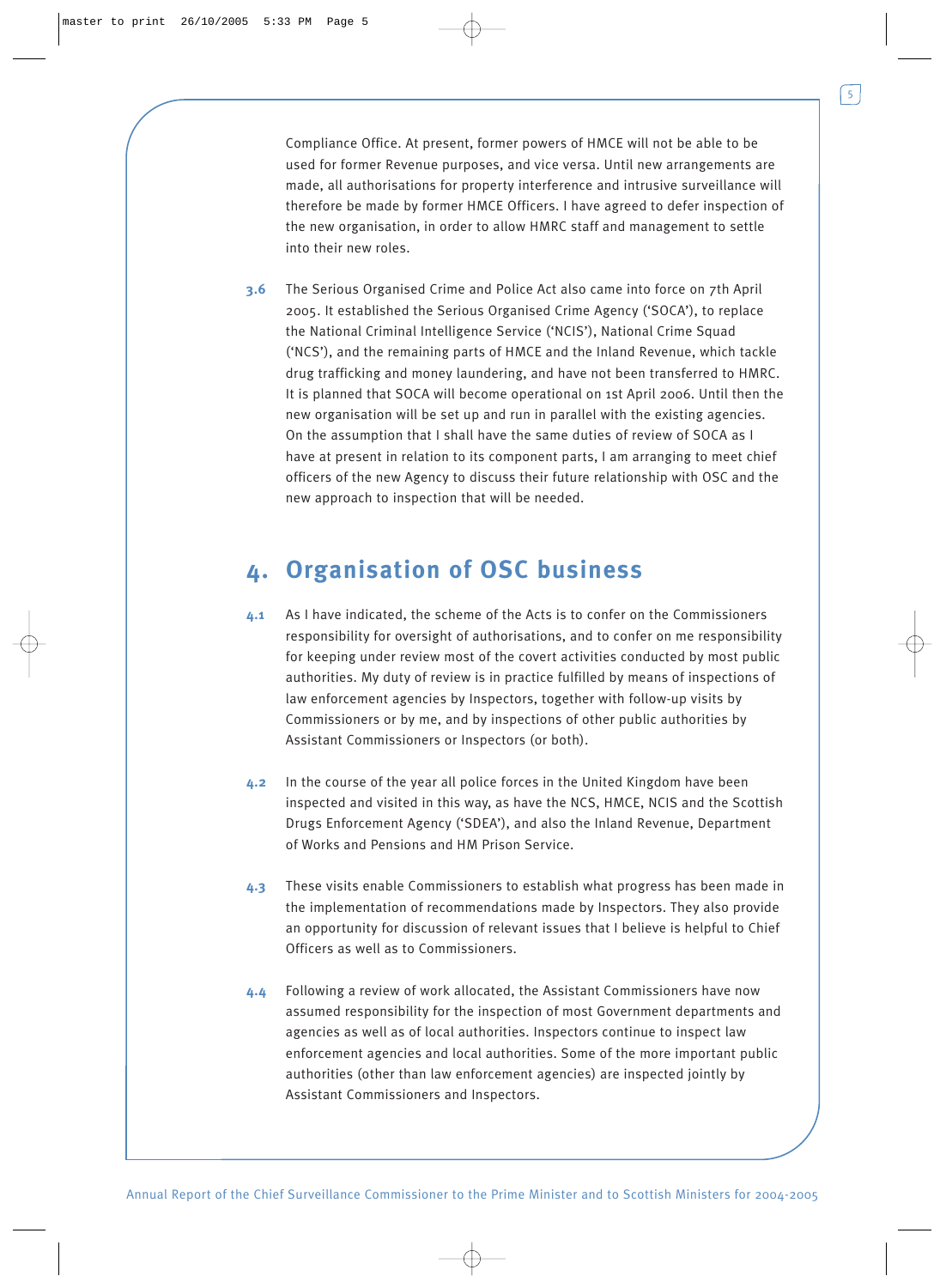- **4.5** Meetings of the Commissioners, which are also attended by Assistant Commissioners and Inspectors, are usually held three times a year. In the year under review there have been four such meetings. They are valuable because they allow Commissioners to make collective decisions about matters of interpretation. Issues arising from the inspections undertaken by the Assistant Commissioners and Inspectors are also discussed, in the interests of achieving a consistent approach. Guidelines are issued periodically to inform public authorities of the views of the Commissioners on points of interpretation and practice.
- **4.6** Members of the OSC also participate in meetings with other bodies in order to assist public authorities to improve their understanding of the legislation and compliance with it. Inspectors have continued to address many national training events. One inspector is now a regular presenter at the NSLEC authorising officers' course. Assistant Commissioners and Inspectors have also addressed appropriate seminars and conferences.
- **4.7** Four law enforcement consultation group meetings and one local authority consultation group meeting have been arranged by the Secretary to OSC and held during the year. They are constructive meetings, which are attended by regional representatives from the relevant public authorities. Issues of interpretation and practice are passed to the Commissioners for consideration.
- **4.8** The OSC website was initially created in June 2002 in order to promote public awareness and assist local authorities and other public bodies. It was updated in June 2003 and again in April 2004, and now includes copies of my Annual Reports from 2002-2003 onwards. A Welsh version of the website has also been produced. A new section is currently being developed which will list relevant case law associated with Part II of RIPA, RIP(S)A and Part III of the 1997 Act. There have been 13,552 visits to the site during the year, 12,025 of which were made by different visitors. The most popular web pages continue to be the Home page and the Advice and Guidance section, which in June 2004, January and March 2005 received the largest numbers of visitors. Feedback from local authorities and other visitors continues to be appreciative.

## **5. Particular matters relating to the OSC**

#### *Appeals by authorising officers*

**5.1** There was one appeal by an authorising officer during this reporting period. When approving an authorisation for the use of covert listening devices in a cell, a Commissioner imposed a condition that they should not be used until both subjects had been interviewed to finality. I allowed the appeal by substituting the condition "that the listening devices should not be used until both subjects have been interviewed without succeeding in obtaining from them information which it is thought necessary to obtain by use of the devices." As can be seen, it was a very narrow point dependent on the circumstances of the case.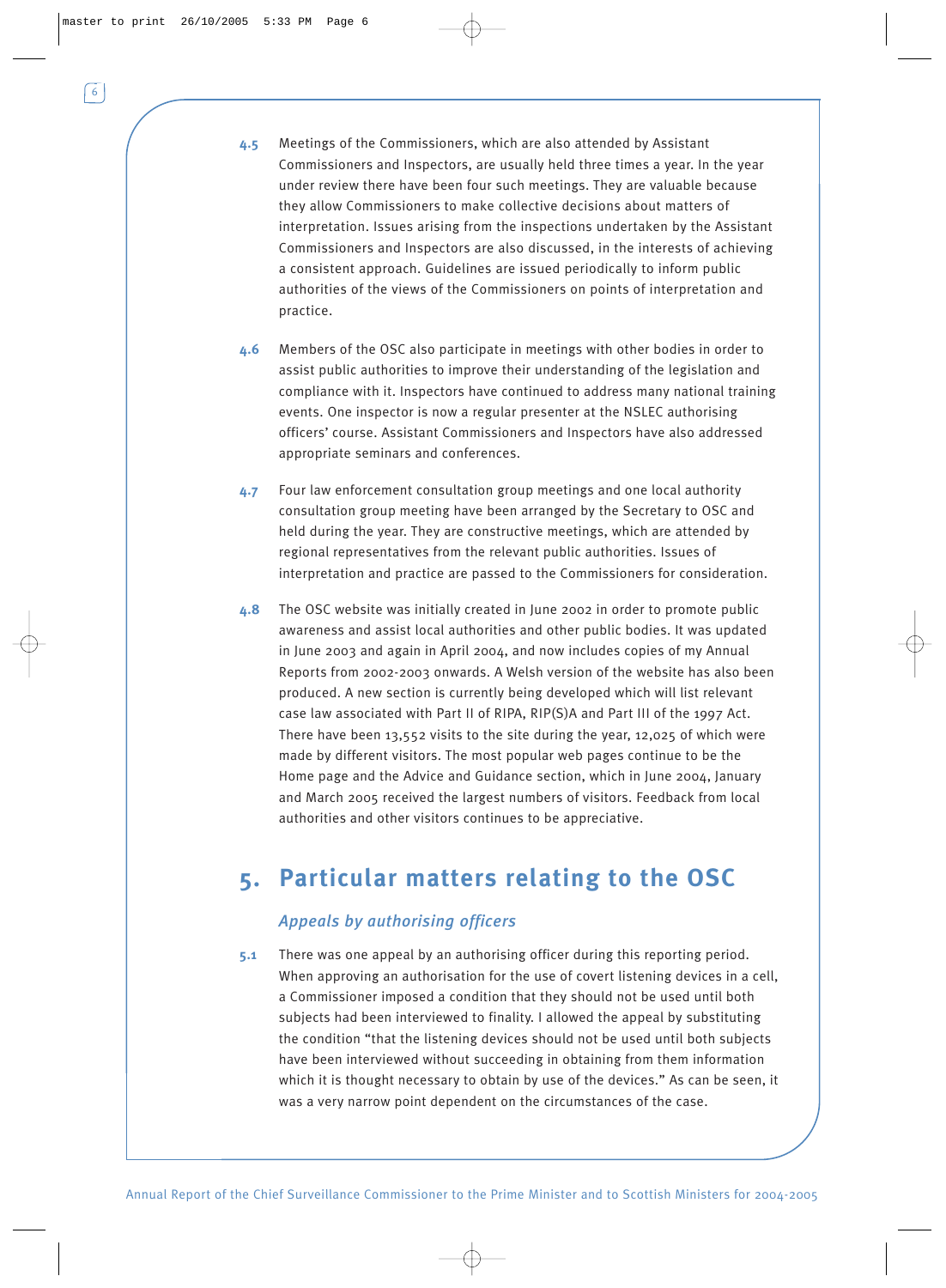## *Reporting irregularities*

- **5.2** This is the first year in which I have asked Chief Officers to report to me all covert operations in which statutory requirements have not been observed and also any cases which fail in Court on account of defects in covert surveillance. The requirement to notify me ensures that errors and transgressions are brought to my attention as soon as they occur, so that they can, if necessary, be investigated by one of my Inspectors either at once or during the next inspection of the agency concerned.
- **5.3** Most of the breaches of RIPA reported to me are due to the fact that those carrying out the covert procedures have not been told by their managers the terms of the authorisations. This can lead to unlawful property interference and intrusive surveillance, and represents a fundamental failure of management. Law enforcement agencies should also report to me all breaches in relation to CHIS and directed surveillance. But they do not always do so. I shall in future reports comment adversely on unreported breaches found by my Inspectors.

#### *Reporting to the Prime Minister and to the Scottish Ministers*

**5.4** I have had no occasion to report to the Prime Minister during the year on anything relating to any of the matters with which I am concerned. I reported to the Scottish Ministers that one police force had repeatedly authorised a particular activity without realising that it fell within the scope of Part III of the 1997 Act. But none of the authorisations was implemented. So no unauthorised activities actually occurred.

#### *Relationship with other Commissioners*

**5.5** The Interception of Communications Commissioner has recently set up an inspectorate. Its task is to inspect all applications for communications data made by public authorities under Part 1 of RIPA. The creation of another inspection body will undoubtedly increase the burden on those inspected. The OSC and the Interception of Communications Commissioner's Office ('IOCCO') have agreed to ensure that their inspection programmes do not overlap.

#### *Changes in personnel*

- **5.6** The OSC is fortunate that its standards will continue to be upheld by the two new Commissioners, Lord Coulsfield and Sir Liam McCollum who have respectively replaced Lord Bonomy (on secondment to the International Criminal Tribunal at the Hague) and Sir John MacDermott (on retirement). To the two who have gone a special debt of gratitude is owed for the vital contribution that each of them made to the establishment and progress of the OSC.
- **5.7** With great sadness I report the death of Tony Williams, my Chief Inspector, who became critically ill at the beginning of the reporting year and died towards the end of it. He helped to plan the OSC Inspectorate, and he rendered it effective.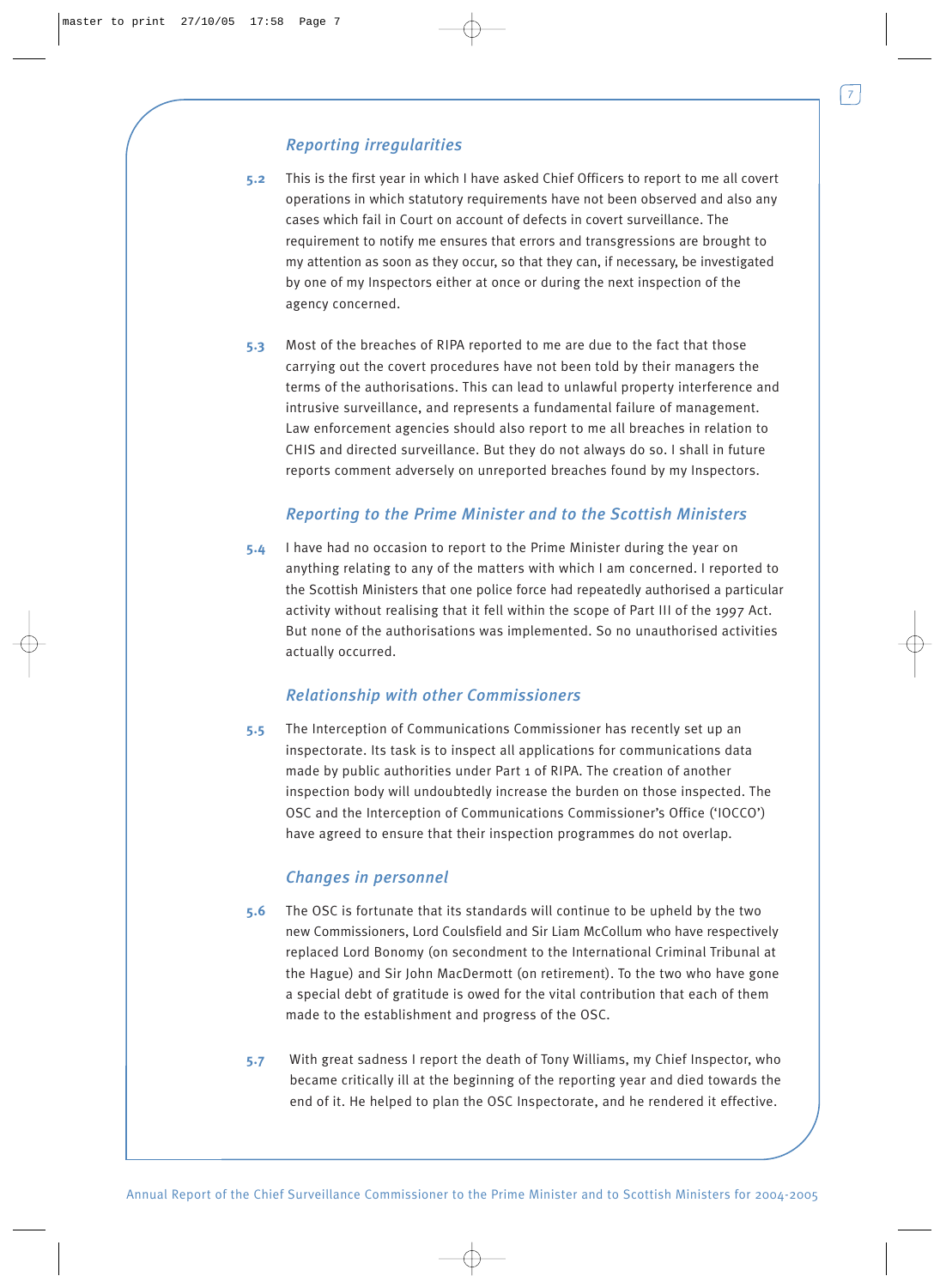He was uniquely qualified to do so, having served as a Lieutenant-Colonel in the Intelligence Corps in Northern Ireland, followed by seven years as a member of the Police Complaints Authority. He had independence of mind, good judgement, matchless integrity, and an almost instinctive ability to recognise the reasons for poor performance. Because his criticisms were diplomatic, and his counsel wise, he was much admired, not only by friends and colleagues, but by those whom it was his duty to inspect. The OSC is very grateful to Stephen James, who, following his retirement as a Commander in the Metropolitan Police Service, has agreed to fill the interregnum until a suitable successor is found in course of 2006.

#### *Recognition*

- **5.8** A special tribute is in consequence due to the Inspectors, who had to manage for much of the year without a Chief Inspector. This made it necessary for them to take it in turns to stand in for him, as well as adding to the burden of the inspections.
- **5.9** No review of the year would be complete without my public recognition of the parts played, not only by the Inspectors, but also by the Commissioners and Assistant Commissioners in their thorough and conscientious discharge of duties that are often onerous, always helpful and not always appreciated as they deserve to be. For all their activities the staff of the OSC provides indispensable support.



## **6. Property interference and intrusive surveillance**

**6.1** The powers and duties of the Commissioners in scrutinising, and deciding whether to approve, authorisations under the 1997 Act and under RIPA or RIP(S)A, are explained in my Annual Report for 2000-2001 and they are available from the OSC website.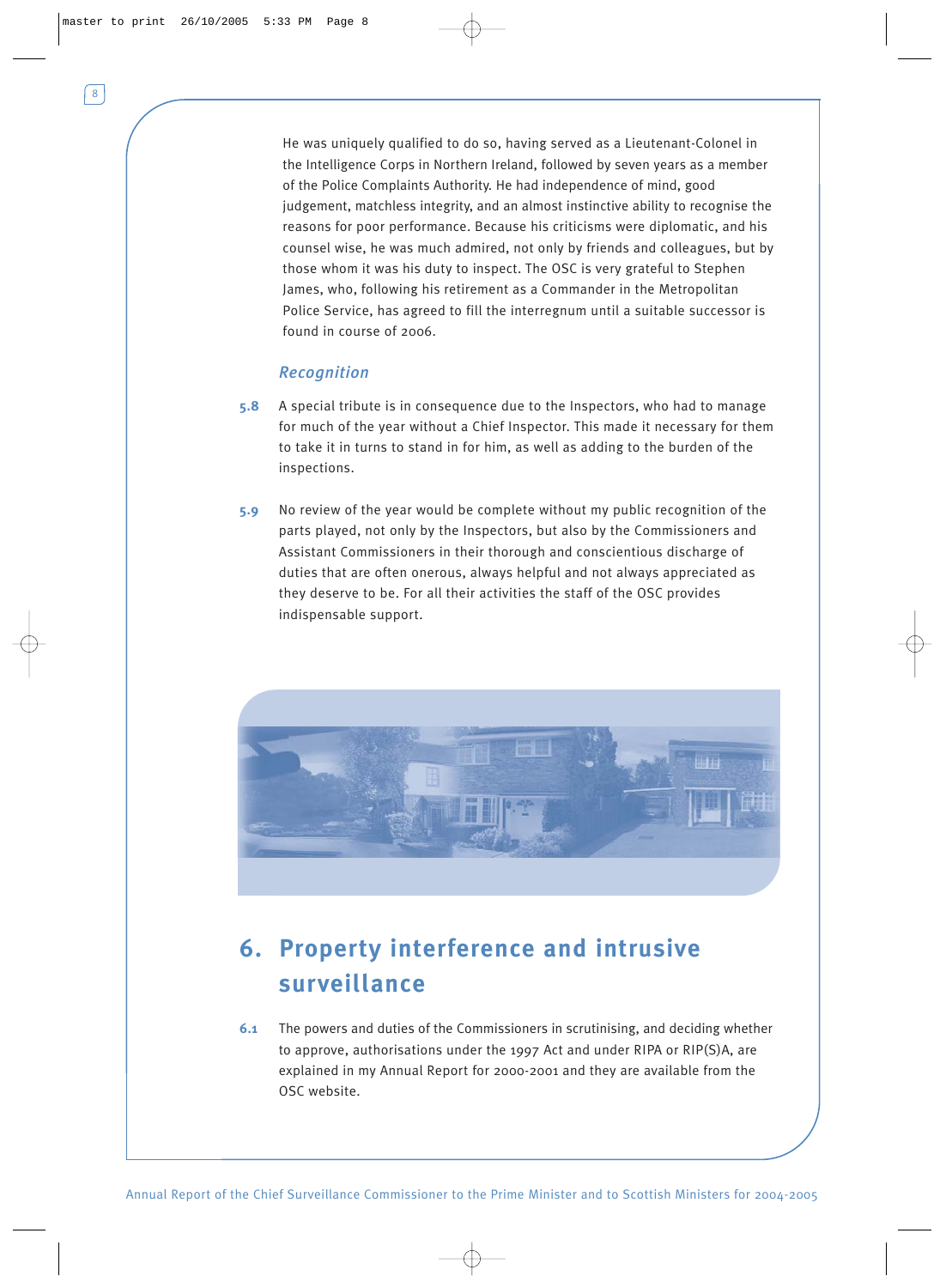## *Statistics*

**6.2** Statistics for property interference and intrusive surveillance authorisations for past years are set out in the tables at Annexes A and B. As before, I have not identified separately the number of authorisations given by each agency since this would give an impression of their operating practices which might be misleading. Offences relating to drug trafficking, murder and terrorism continue to be the major targets of authorisations.

#### *Property interference*

- **6.3** Excluding renewals, there were 2,210 property interference authorisations during 2004-2005, showing a slight drop from previous years (2,483 last year). There were 493 renewals of authorisations made during 2004-2005, compared with 522 in the previous year. These figures are to be treated as no more than an indicator of the workload undertaken by the OSC, as some renewals refer to the same operation.
- **6.4** There were 212 cases where urgency provisions allowed for in the legislation were used. There were also three cases where authorisations were properly given in the absence of the Chief Officer. In the previous year these figures were 279 and three respectively. The reduction in the number of urgent cases appears to be largely due to a better understanding by police forces of when the urgency provisions should be used.
- **6.5** Six authorisations were quashed, which is comparable with last year (5). All these cases failed to meet the test of necessity. There were also six cases, in which, because they did not fall within the relevant Act, there was no power to quash or cancel the authorisations: they were merely invalid.

#### *Intrusive surveillance*

- **6.6** There were 461 intrusive surveillance authorisations during 2004-2005, which represents a slight rise compared with 447 in the previous year. Renewals of authorisations, however, appear to be constant: 87 renewals were granted this year, compared with 92 in the previous year.
- **6.7** Urgency provisions were used in 30 authorisations none of which had to be signed in the absence of the Chief Officer. This is comparable with last year (30 authorisations of which three had to be signed by someone other than the Chief Officer)

## **7. Directed surveillance and CHIS**

**7.1** Statistics for the use of directed surveillance and CHIS have been provided by all law enforcement agencies and the majority of other public authorities.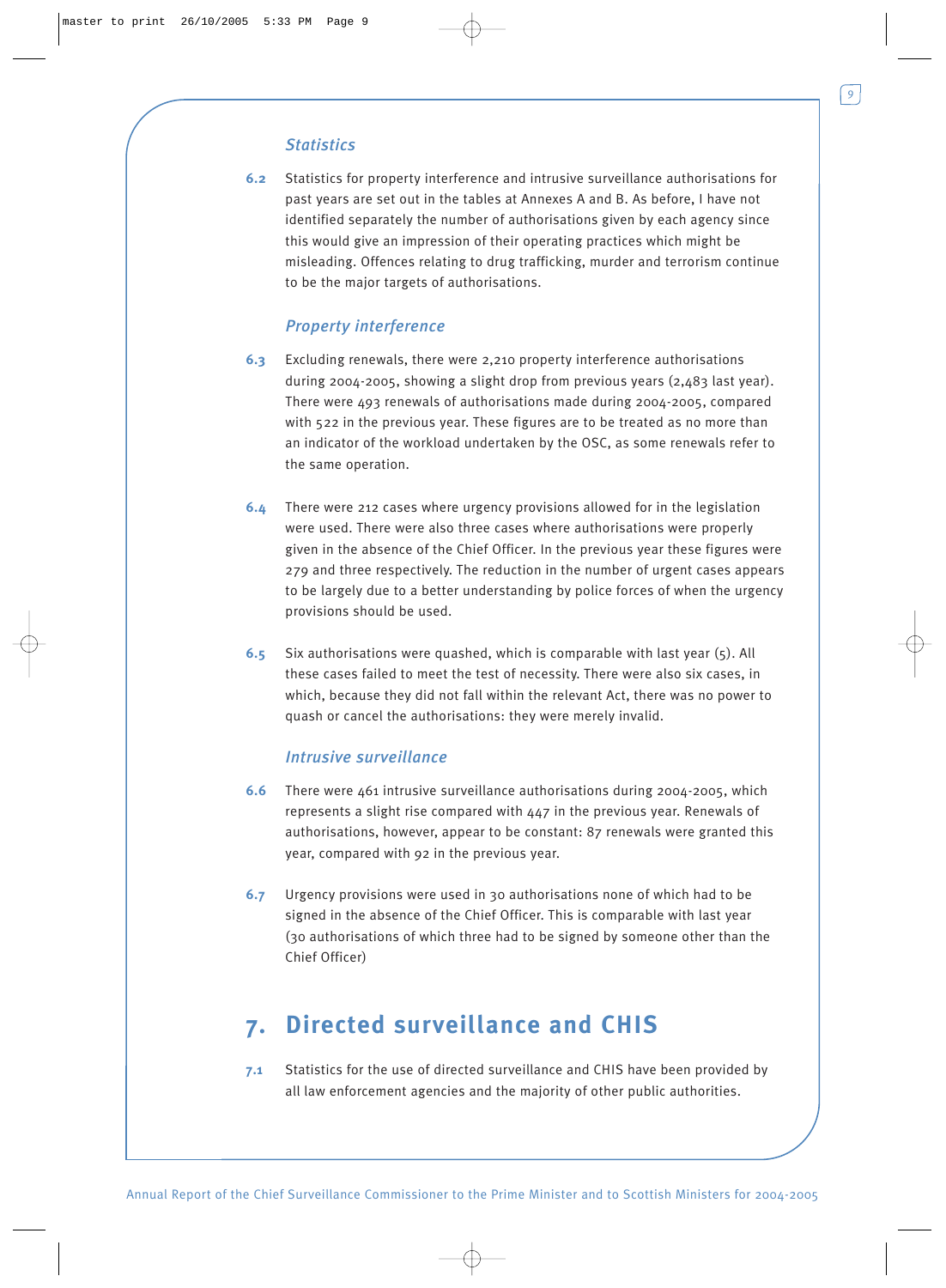- **7.2** Law enforcement agencies granted some 25,518 directed surveillance authorisations during the period 1 April 2004 to 31 March 2005, with 3,653 still in place at the end of that period. This compares with 26,986 and 4,713 respectively in the previous year.
- **7.3** In relation to other public authorities some 6,110 directed surveillance authorisations were granted during the year, of which 1,060 were still in place at the end of the reporting year. This compares with 6,398 and 1,110 respectively for last year.
- **7.4** There were 4,980 CHIS recruited by law enforcement agencies during the year, but 4,952 were cancelled during the year and 4,452 remained in place at the end of March 2005. The figures for the previous year were 5,907, 5,544 and 4,865 respectively, indicating a significant reduction in the use of such resources. The reasons for this include an increase in longer term operations, a shift towards community-based multi-agency solutions, and an amendment to one of the IT systems used by some law enforcement agencies, in which confidential contacts are no longer counted as CHIS.
- **7.5** For the same period, 308 CHIS were recruited by local authorities, but 204 were cancelled during the year and 53 remained in place at the end of March 2005. This compares to 273, 215 and 134 respectively last year.
- **7.6** Matters relating to directed surveillance and CHIS are examined in detail during inspections of public authorities. They are also discussed when these agencies meet the Secretary and the Chief Surveillance Inspector; and interpretational and other significant problems are presented to the Commissioners for guidance.
- **7.7** This year the OSC has also inspected those law enforcement agencies which, in furtherance of their UK law enforcement efforts, use CHIS overseas. I have sent to those agencies a number of recommendations that seek improvements in the way their covert activities overseas are currently being conducted. When the new Serious and Organised Crime Agency assumes responsibility for such activities, as from April 2006, I shall seek to ensure that the skills, techniques and relationships with foreign regimes reflect the high standards of the United Kingdom. This will be essential when product obtained through covert activity overseas is adduced in domestic courts.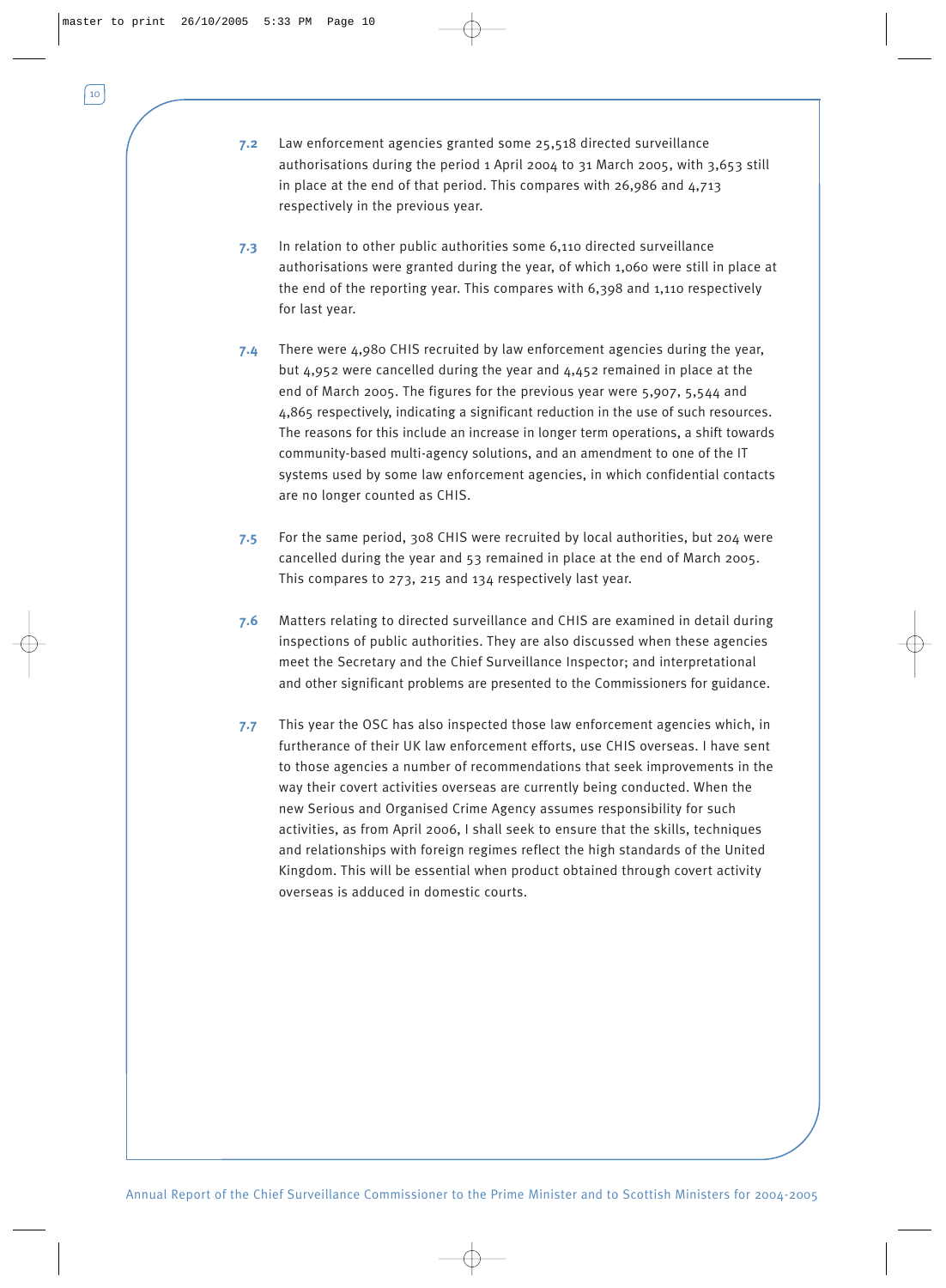

## **8. Inspections of law enforcement agencies**

- **8.1** I use the term 'law enforcement agencies' to refer to those bodies which are authorised to use intrusive surveillance. The 68 inspections of law enforcement agencies in the course of the year comprised 44 police forces in England and Wales, eight Scottish forces, the Police Service of Northern Ireland, the National Crime Squad, the National Criminal Intelligence Service, HM Customs and Excise, the Scottish Drug Enforcement Agency, HM Forces in Northern Ireland, the Ministry of Defence Police, the Royal Navy Regulating Branch, the Royal Military Police, the Royal Air Force Police, UK Atomic Energy Authority Constabulary and the British Transport Police.
- **8.2** The Scottish Drug Enforcement Agency is again included because of its close involvement with forces in Scotland. Although it is not yet empowered to authorise intrusive surveillance, I note that a Bill is shortly to be placed before the Scottish Parliament to permit the Director of the SDEA to authorise intrusive and directed surveillance. For some time past I have been advocating the grant of this power.
- **8.3** I have been satisfied with the standards that have been found within all the law enforcement agencies. Although faults still occur, and in some law enforcement agencies there has been slippage from previous higher standards, all are currently applying the legislation to an acceptable standard. I will, of course, keep this position under review, particularly because they are subject to frequent changes of key staff. The loss of even one successful manager, coupled with poor RIPA training and oversight within public authorities, can quickly lead to falling standards.
- **8.4** I continue to be concerned about the lack of economy shown by law enforcement agencies and other public authorities when drafting applications for authorisations. Applicants often repeat the full details of their cases instead of confining themselves to the facts that directly support their applications. That represents a considerable waste of time by investigators and reflects badly on training. It also betokens a lack of effective oversight.

11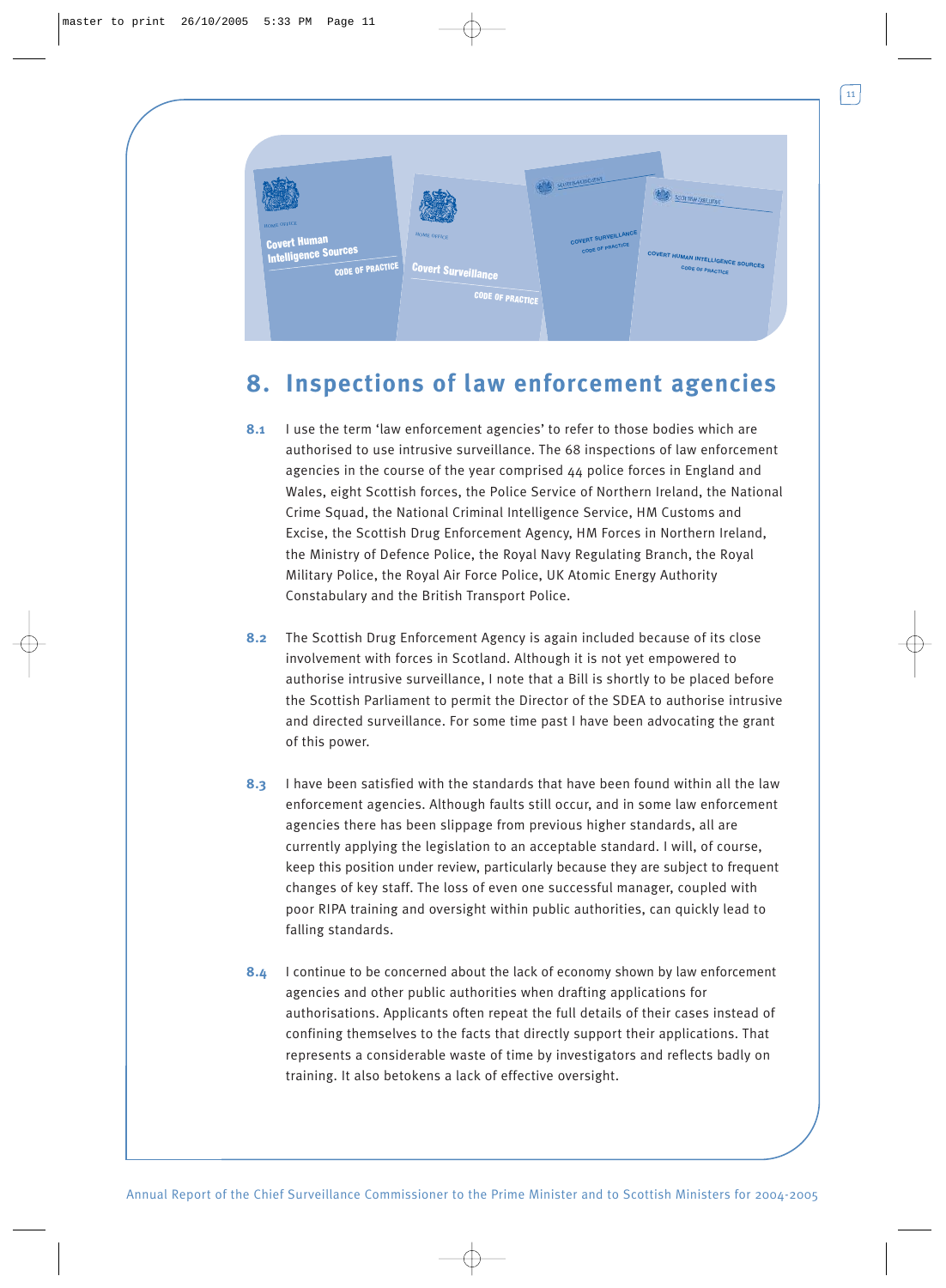- **8.5** Assuming that it is brought within the scope of my review, the OSC will also inspect the new Directorate of Criminal Investigations established within the non–ministerial Government Department now known as HMRC, to which I have referred earlier. Since this Directorate brings together the Law Enforcement Investigation from HMCE and the Special Compliance Office from the Inland Revenue, it is a large and significant law enforcement agency.
- **8.6** I continue to emphasise the point made in previous reports that although I may recommend to chief officers what should be done, it is for them to decide how best to do it, especially when the resources available to them are limited. I do expect, however, to be given an explanation where action has not been taken.

#### *Good and bad practice*

- **8.7** In January 2005, a further detailed list of good and bad practice points noted in the course of inspections of law enforcement agencies has been issued to them. Notable good practices included the development of central authorities bureaux staffed by subject-matter experts, sound training and policies, the good use of gate-keepers to vet authorisations prior to submission to authorising officers, the creation of effective quality assurance, acknowledgment by officers tasked to undertake covert operations that they have seen and understood the terms of the authorisations, consistency about whether authorisations should be sought, and imaginative RIPA websites and newsletters.
- **8.8** Bad practice points included insufficiently specific applications and authorisations (and in particular, poor quality directed surveillance applications), exceeding the terms of authorisations, codes of practice not readily available to practitioners, and inadequate RIPA training and education.
- **8.9** The items of good and bad practice listed are culled from reports of inspections of about 60 law enforcement agencies. The OSC Procedures and Guidance booklet is now widely used. It provides a checklist by reference to which the relevant departments of each authority can consider their own practices.

#### *Directed surveillance*

**8.10** During the year authorisations for directed surveillance have failed to achieve the improvements for which I had hoped, despite the training that has been established by most public authorities. In the coming year I intend to scrutinise closely the ability of public authorities to authorise directed surveillance. These authorisations must be intelligently completed without recourse to cut-and-paste.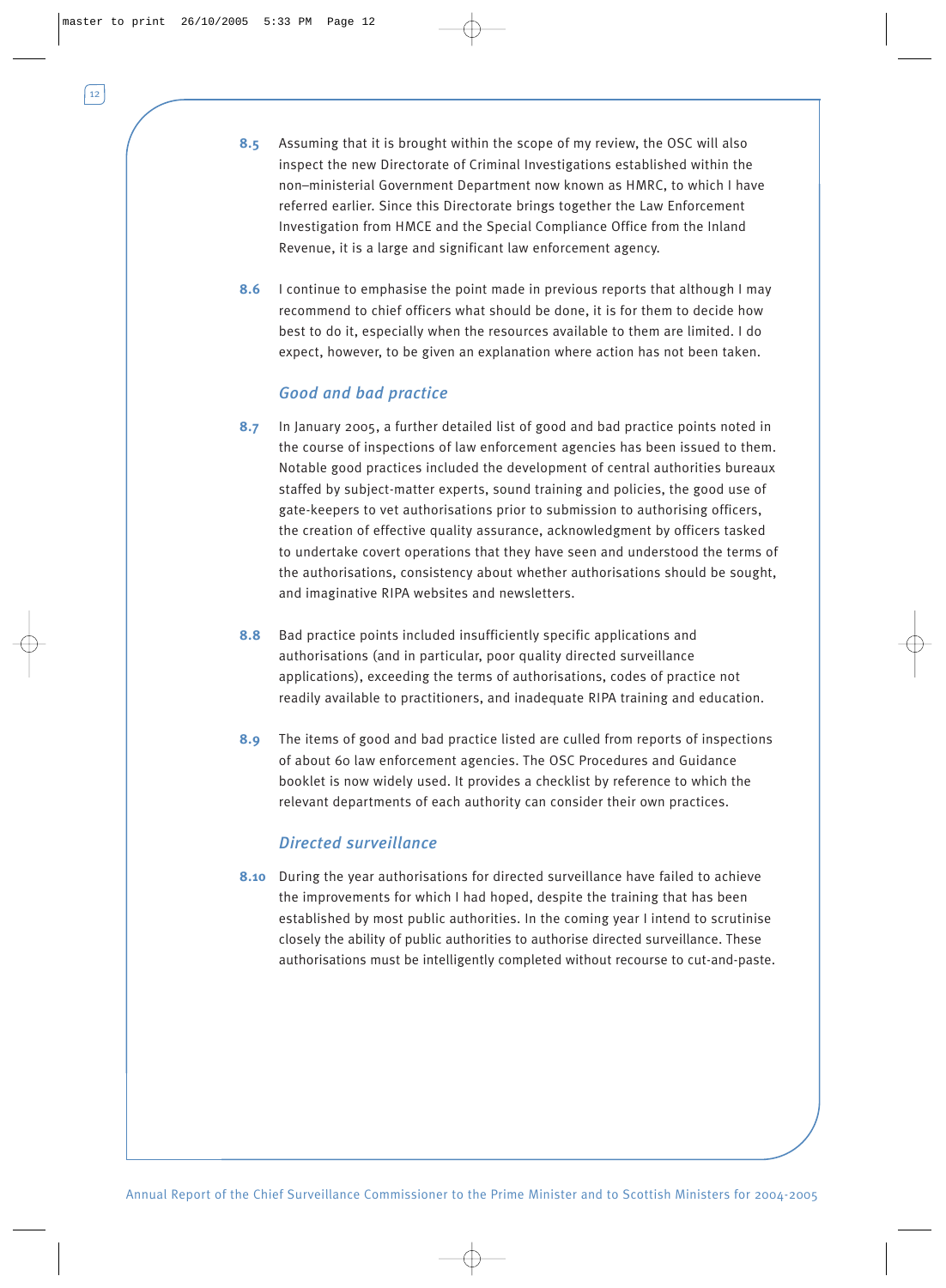## **9. Inspections of Government Departments and related bodies**

- **9.1** Eighteen inspections have been made of Government Departments and related bodies. These were:
	- BBC (TV Licensing)
	- Charity Commission
	- Department of Work and Pensions
	- Fire and Rescue Services (4)
	- Gaming Board
	- Heath and Safety Executive
	- HM Prison Service (England & Wales)
	- Home Office UK Immigration Service
	- Inland Revenue
	- Northern Ireland Prison Service
	- Royal Mail PLC
	- Royal Pharmaceutical Society
	- Rural Payments Agency
	- Scottish Fisheries Protection Agency
	- Scottish Executive Environment and Rural Affairs.
- **9.2** During the year the Assistant Commissioners have assumed responsibility for the inspection of Government Departments and agencies. The more complex continue to be examined jointly by Assistant Commissioners with Inspectors. This approach has brought significant benefits and has been well received by those inspected. I therefore intend to continue with it.
- **9.3** Some of this heterogeneous group of Government Departments make significant use of directed surveillance and CHIS powers. Most of the improvements mentioned in previous annual reports have been maintained. This is particularly true where they have implemented recommendations made as a result of OSC inspections.

## **10. Inspections of local authorities**

- **10.1** This year 111 inspections of local authorities were carried out. They are inspected less often than law enforcement agencies for the obvious reasons that they use their powers much less, and that they do not have power to grant authorisations for property interference or intrusive surveillance.
- **10.2** Out of the 441 local authorities in Great Britain which have been inspected, 63 have now been inspected at least twice. The standard of compliance with the statutory provisions has considerably improved since the Acts came into force.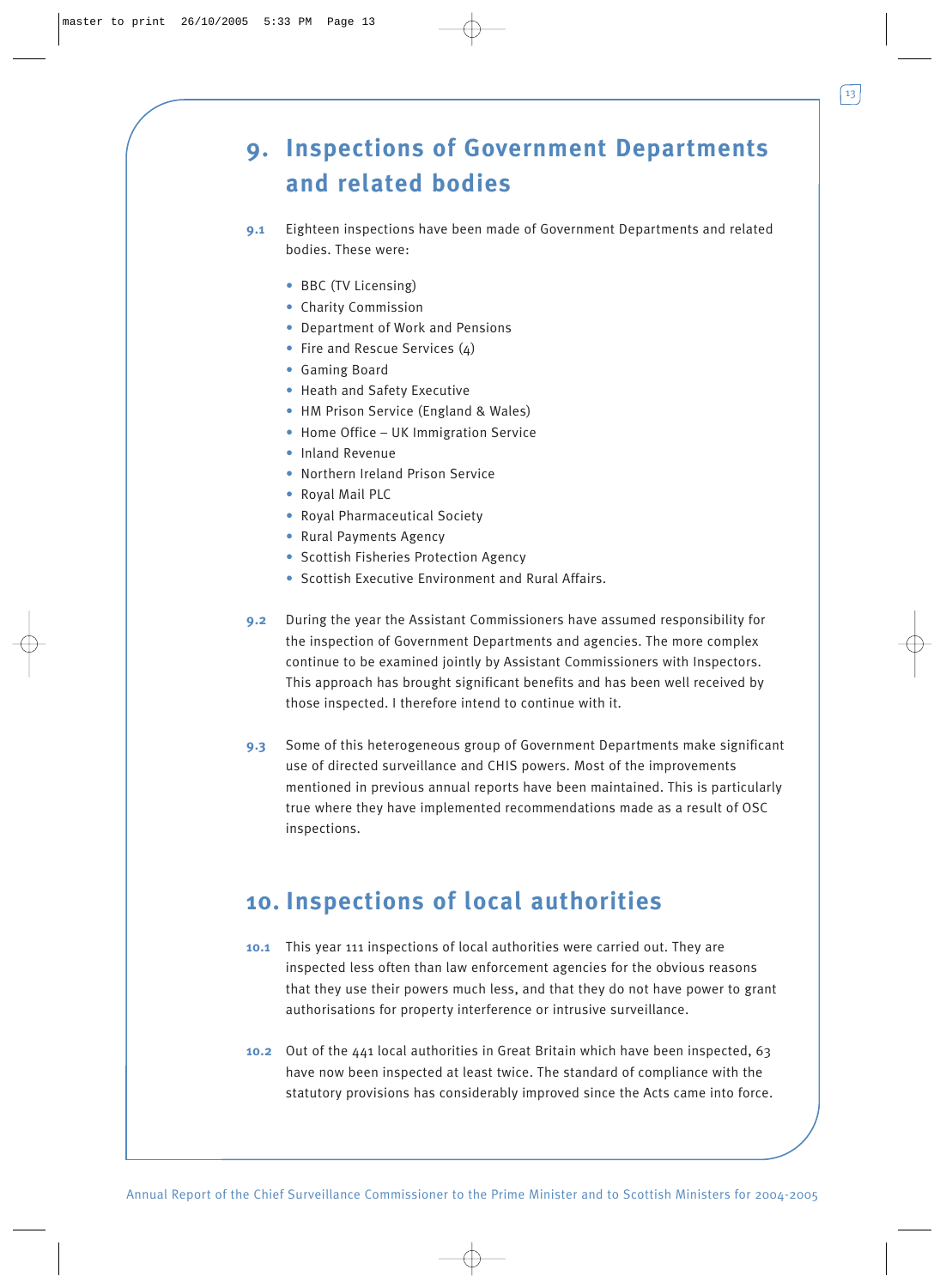Inspections over the past year have revealed many examples of local authorities with sound policies; and many have also introduced the necessary training regimes.

- **10.3** Where particular concerns have arisen, special additional inspections are conducted. I have only had to direct three further inspections of local authorities this year.
- **10.4** Local Authorities have continued to be light, albeit regular, users of covert surveillance. Inspections have taken place in accordance with the programme which I have again set out (in Annex E). The authorities comprised the following types:
	- 6 County Councils
	- 6 District Councils
	- 27 London Boroughs
	- 21 Metropolitan Councils
	- 29 Unitary Councils
	- 9 Welsh Local Authorities
	- 13 Scottish Local Authorities.
- **10.5** The inspections have revealed a growing understanding of RIPA within these public authorities as well as many examples of good practice. Covert activity is most often used by departments that deal with trading standards and antisocial behaviour and by those which administer benefits. Most local authorities inspected have adopted written policies and protocols that are sound and provide relevant guidance to their staff, but many of them are too wordy, and this gives rise to complaints of "bureaucracy". The relationship between most local authorities and their police counterparts is harmonious, which from an operational point of view is obviously essential.
- **10.6** Most local authorities still do not use IT to record authorisations or to retain them. But manuscript records may be lost and the duty to retain them thereby compromised. Although it may be expensive to switch to IT, it is often possible to adopt programs already being used by other public authorities.
- **10.7** Local authorities must be alert to the fact that senior managers of departments which only use RIPA sparsely may lack the necessary training to recognise operational requirements. It is a field in which experience often matters more than rank. Much RIPA training now needs to be updated and refined. For example, many public authorities are vulnerable to challenge because the concept of 'proportionality' is still not properly understood. The authorisation of CHIS by local authorities is still rare, although some of the larger authorities are beginning to use them.
- **10.8** The Secretary to OSC organises a Local Authorities Consultation Group, much like that established for law enforcement agencies. The group considers matters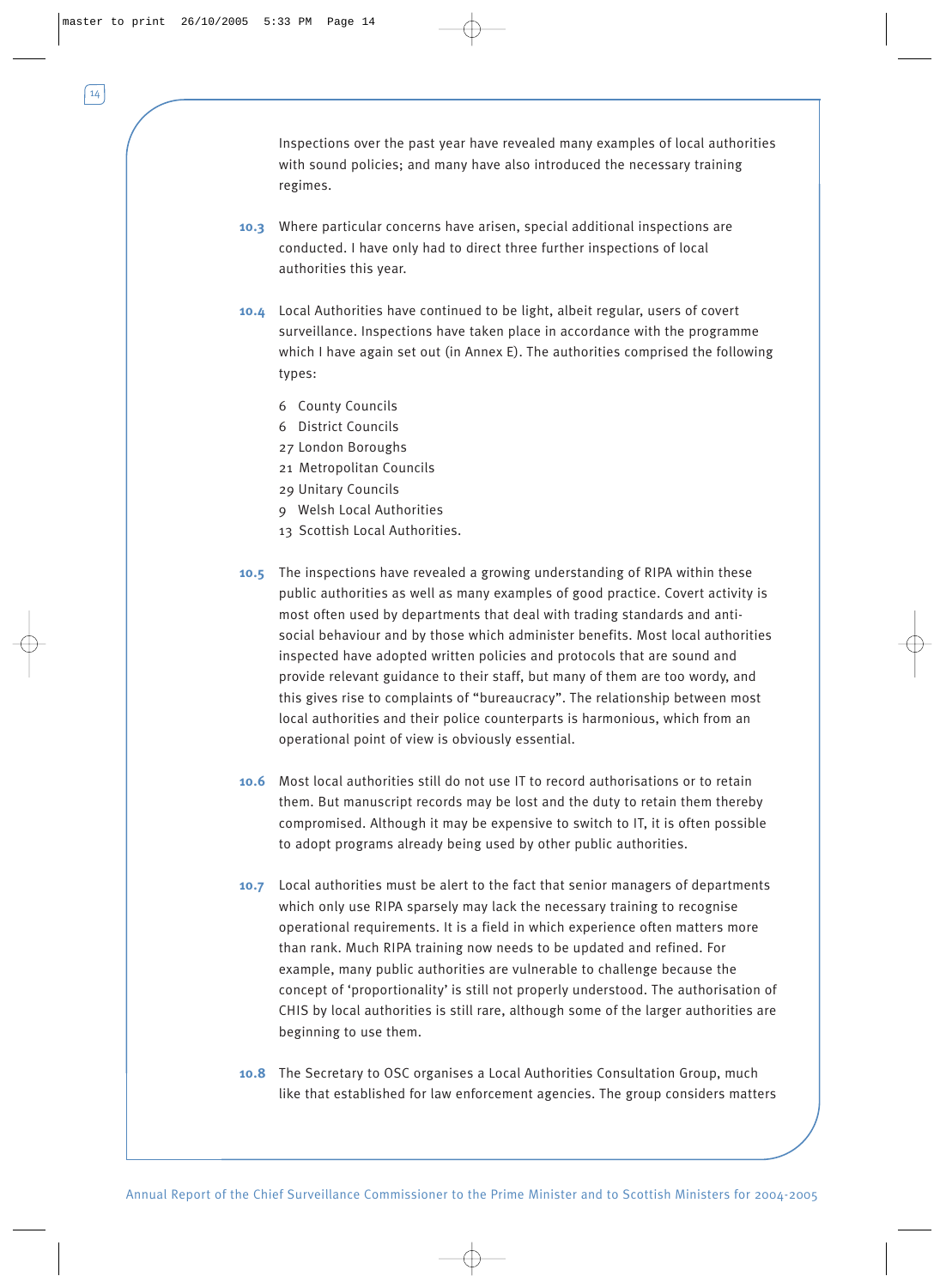of practice and interpretation. I am pleased that it has met again during the year and has agreed to hold bi-annual meetings in future. It is important that the public authorities concerned should make full use of the matters discussed by the group.

## **11. Inspections of National Health Service**

**11.1** I continued with my policy of not inspecting any NHS Trusts or Special Health Authorities, and in accordance with my recommendation all Health Authorities established under section 8 of the National Health Service Act 1977 have now been deleted from Part II of Schedule 1 of RIPA. In England and Wales all such activity will now be carried out by the Counter Fraud and Security Management Services ('CFSMS'), who were inspected by the OSC in April 2003 and will be inspected again in 2005.

## **12. Inspections of other public bodies**

- **12.1** The OSC has continued to inspect the Royal Mail and the Serious Fraud Office ('SFO'). Both bodies continue to have the trained staff necessary to exercise their statutory powers. But whereas the Royal Mail uses the powers itself for effective protection against serious and organised crime, the SFO continues to rely on other law enforcement agencies to exercise the powers on its behalf.
- **12.2** I am concerned about the recent inclusion of the Fire Services within the RIPA legislation. During the year the OSC inspected four such authorities, and more have been inspected since. It is clear that they are taking their statutory responsibilities seriously and have set up both management and training systems that should cope adequately with RIPA applications and authorisations. But it is obvious that Fire Services themselves are perplexed to know why they should ever need to use covert surveillance. Senior managers consider that fire prevention is best carried out overtly. If a crime were committed or suspected, they would nearly always ask local police officers to investigate it on their behalf. It seems wholly unnecessary that Fire Services should have to incur the expense of maintaining management and training systems that are unlikely to be used. I can see no reason why they should remain subject to RIPA.

## **13. Inspection priorities**

**13.1** For the coming inspection year I shall continue to maintain a programme of visits which is based on principles that I have previously set out, and for convenience is repeated in Annex E. Unitary, Metropolitan, London Borough, Scottish and Welsh authorities are to be inspected in every other year, and County and District Councils once in every three years. Notably poor performers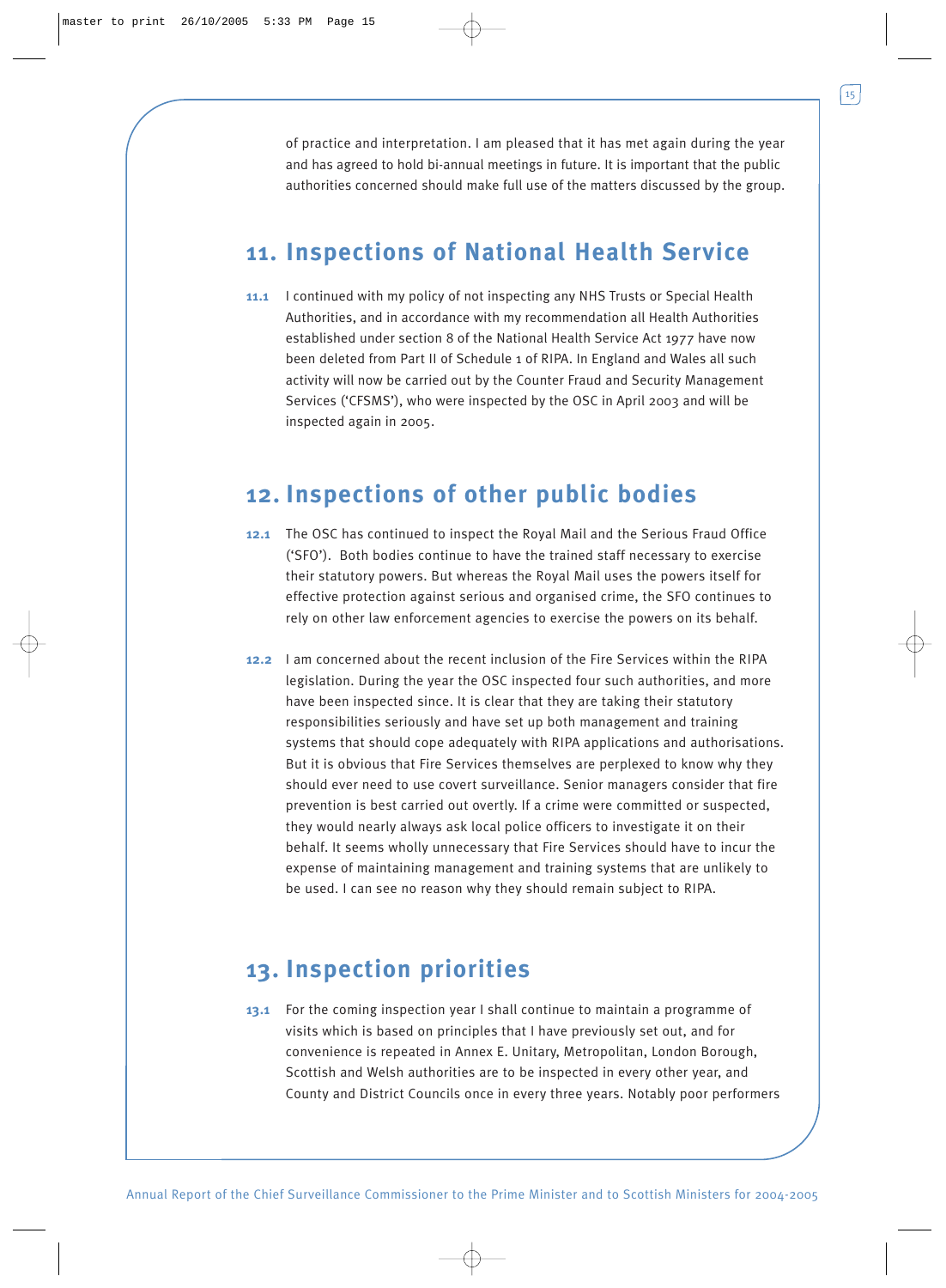will need more frequent inspection, while those which are consistently good can be inspected less often. Whenever possible, inspections by Assistant Commissioners and by Inspectors will be alternated. In relation to law enforcement agencies I shall try to vary the scope and length of inspections so as to take account of good performance.



## **14. Technological developments**

- **14.1** The use of technical equipment is increasing. That makes it all the more important that its procurement, deployment and use should be properly audited. The ACPO Manual called 'Deployment Standards for Technical Support in Tackling Volume Crime' provides useful guidance. Applicants for surveillance should make clear what technical equipment is needed and should rely, when appropriate, on technical feasibility reports. Authorising officers must consider the suitability of the proposed equipment when assessing proportionality and necessity. The use that is made of technical equipment must not exceed what is authorised.
- **14.2** Where technical equipment is deployed overseas it is important to give early consideration to the legislative requirements of the country concerned, so that any product of the equipment may be admissible in evidence in the United Kingdom.
- **14.3** The internet is difficult to monitor. For example, it is often difficult to establish the precise location of a server, 'web page' or 'chat room' that is the subject of an application or authorisation. Despite technical improvements designed to aid the tracing of servers, difficulties remain.
- **14.4** OSC inspections reveal increased strategic use of CCTV systems by public authorities for enforcement and security purposes. I continue to advise them that such use, including mobile and static cameras, must be supported by accountable and auditable procedures to cover the management and use of the systems. Protocols between local authorities and the police are being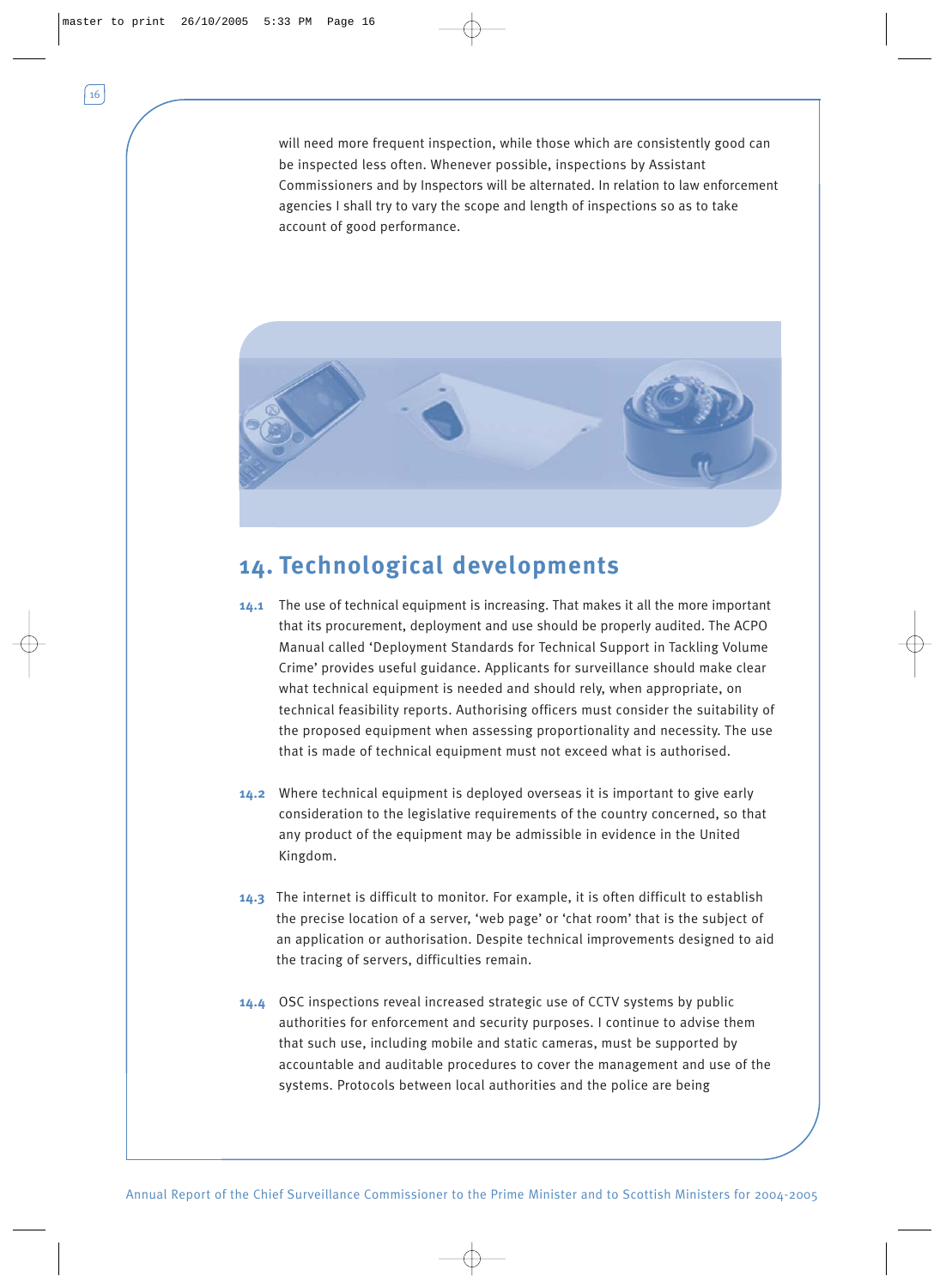extensively developed for the use of such systems. Directed surveillance authorisations will sometimes be needed. The sophisticated technical capability of some CCTV systems makes it important to ensure that intrusive surveillance does not take place inadvertently.

**14.5** My Inspectors have not detected any use of ANPR and facial recognition systems that is incompatible with the legislation.

## **15. The year ahead**

- **15.1** In aid of investigations in the United Kingdom law enforcement agencies are conducting more covert activities abroad. Some of them do not comply with our legislation. So those activities must be closely watched.
- **15.2** I look forward to keeping under review the covert activities of SOCA, which I expect to be a more proficient and effective body than the sum of its constituent parts, because they will be interdependent and mutually supportive as well as complementary and unified.
- **15.3** I shall take advantage of such opportunity as is offered to me to comment on the main report and recommendations of the RIPA review, because it is important that in the processes reviewed the role of the OSC should be properly recognised.
- **15.4** In order to compare the performance of public authorities, I have started to introduce a system for assessing them. When it is effective, it will help to gauge the scope and length of ensuing inspections.
- **15.5** The introduction of Part III of RIPA (relating to encryption) is still awaited.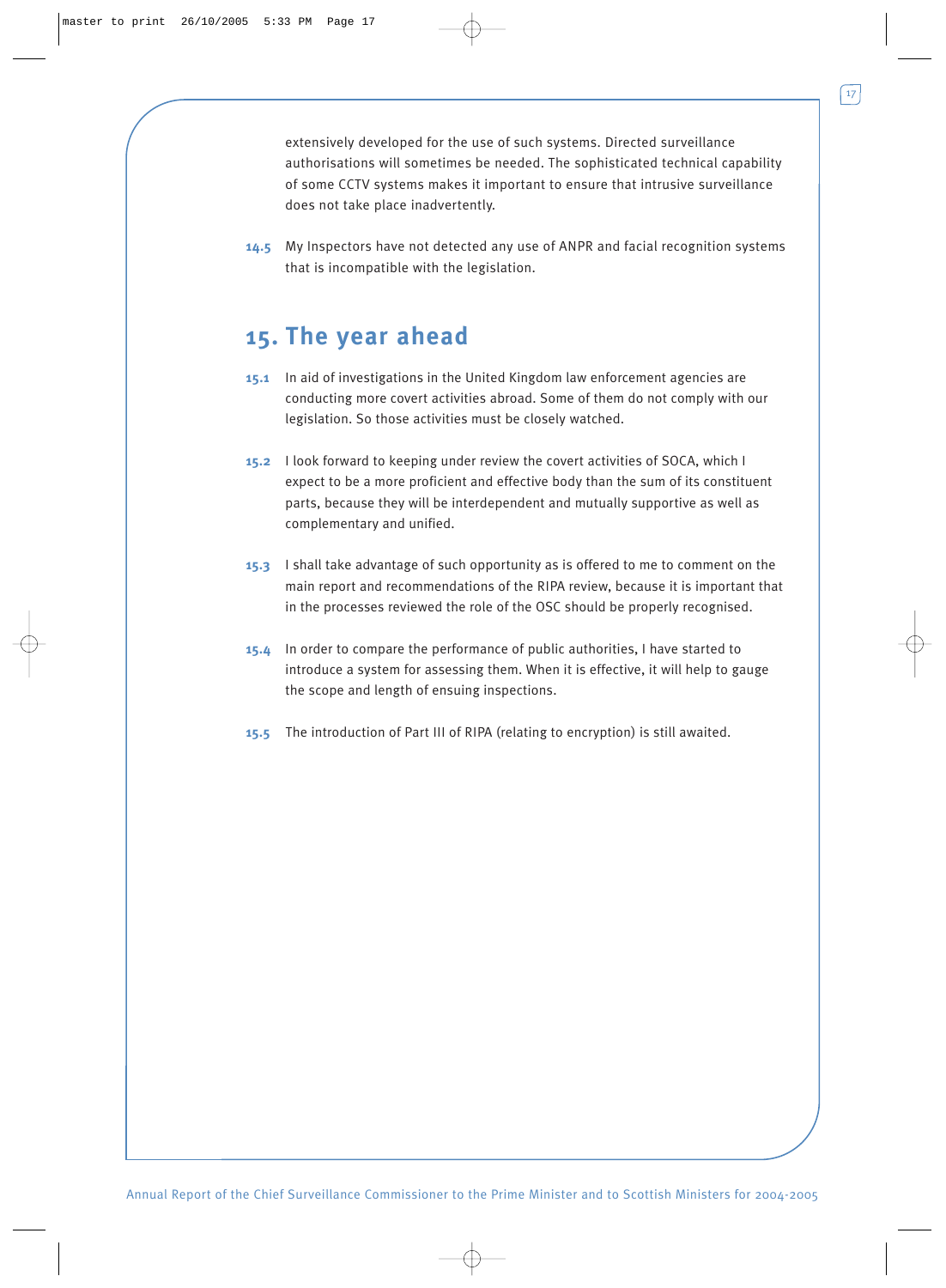|                                                                      |           | <b>Total</b>                         | 2,210                                                         |                 |           | <b>Total</b>        |
|----------------------------------------------------------------------|-----------|--------------------------------------|---------------------------------------------------------------|-----------------|-----------|---------------------|
|                                                                      | 2004-2005 | Scotland                             | 138                                                           |                 | 2004-2005 | Scotland            |
| PART III OF THE POLICE ACT 1997 (AS AMENDED) DURING LAST THREE YEARS |           | England,<br>Wales &<br>$\frac{1}{2}$ | 2,072                                                         |                 |           | England,<br>Wales & |
|                                                                      |           | <b>Total</b>                         | 2,483                                                         |                 |           | <b>Total</b>        |
|                                                                      | 2003-2004 | Scotland                             | 143                                                           |                 | 2003-2004 | Scotland            |
|                                                                      |           | England,<br>Wales &<br>$\frac{1}{2}$ | 2,340                                                         | PRIOR APPROVALS |           | England,<br>Wales & |
|                                                                      |           | <b>Total</b>                         | 2,511                                                         |                 |           | <b>Total</b>        |
|                                                                      | 2002-2003 | Scotland                             | 87                                                            |                 | 2002-2003 | Scotland            |
|                                                                      |           | England,<br>Wales &<br>$\frac{1}{2}$ | 2,424                                                         |                 |           | England,<br>Wales & |
| AUTHORISATIONS GIVEN UNDER                                           |           |                                      | (not including renewals)<br>Total number of<br>authorisations |                 |           |                     |

|                                                                                                                                                                                                                             |                                                   | 2002-2003                           |                             |                             | 2003-2004                                       |                                      |                                       | 2004-2005                  |                               |
|-----------------------------------------------------------------------------------------------------------------------------------------------------------------------------------------------------------------------------|---------------------------------------------------|-------------------------------------|-----------------------------|-----------------------------|-------------------------------------------------|--------------------------------------|---------------------------------------|----------------------------|-------------------------------|
|                                                                                                                                                                                                                             | England,<br>Wales &<br>$\frac{1}{\sum_{i=1}^{n}}$ | Scotland                            | <b>Total</b>                | England,<br>Wales &<br>N.l. | Scotland                                        | <b>Total</b>                         | England,<br>Wales &<br>N.l.           | Scotland                   | Total                         |
| requiring approval*<br>Number of cases                                                                                                                                                                                      | 281                                               | $\frac{8}{2}$                       | 299                         | 269                         | 21                                              | 290                                  | 232                                   | 17                         | 249                           |
| · Confidential personal information<br>· Matters subject to legal privilege<br>· Confidential journalistic material<br>Cases requiring prior approval<br>· Office premises<br>· Hotel bedroom<br>by category:<br>· Dwelling | 190<br>38<br>49<br>0                              | 13<br>$\circ$<br>$\circ$<br>$\circ$ | $203$<br>40<br>52<br>$\sim$ | $174$ 29 32<br>$\circ$      | $\overline{a}$<br>$\circ$<br>$\circ$<br>$\circ$ | 181<br>39<br>67<br>$\sim$<br>$\circ$ | 162<br>33<br>35<br>$\circ$<br>$\circ$ | $\Xi$<br>$\circ$<br>0<br>O | $\frac{173}{88}$ 0<br>$\circ$ |

**Annex A**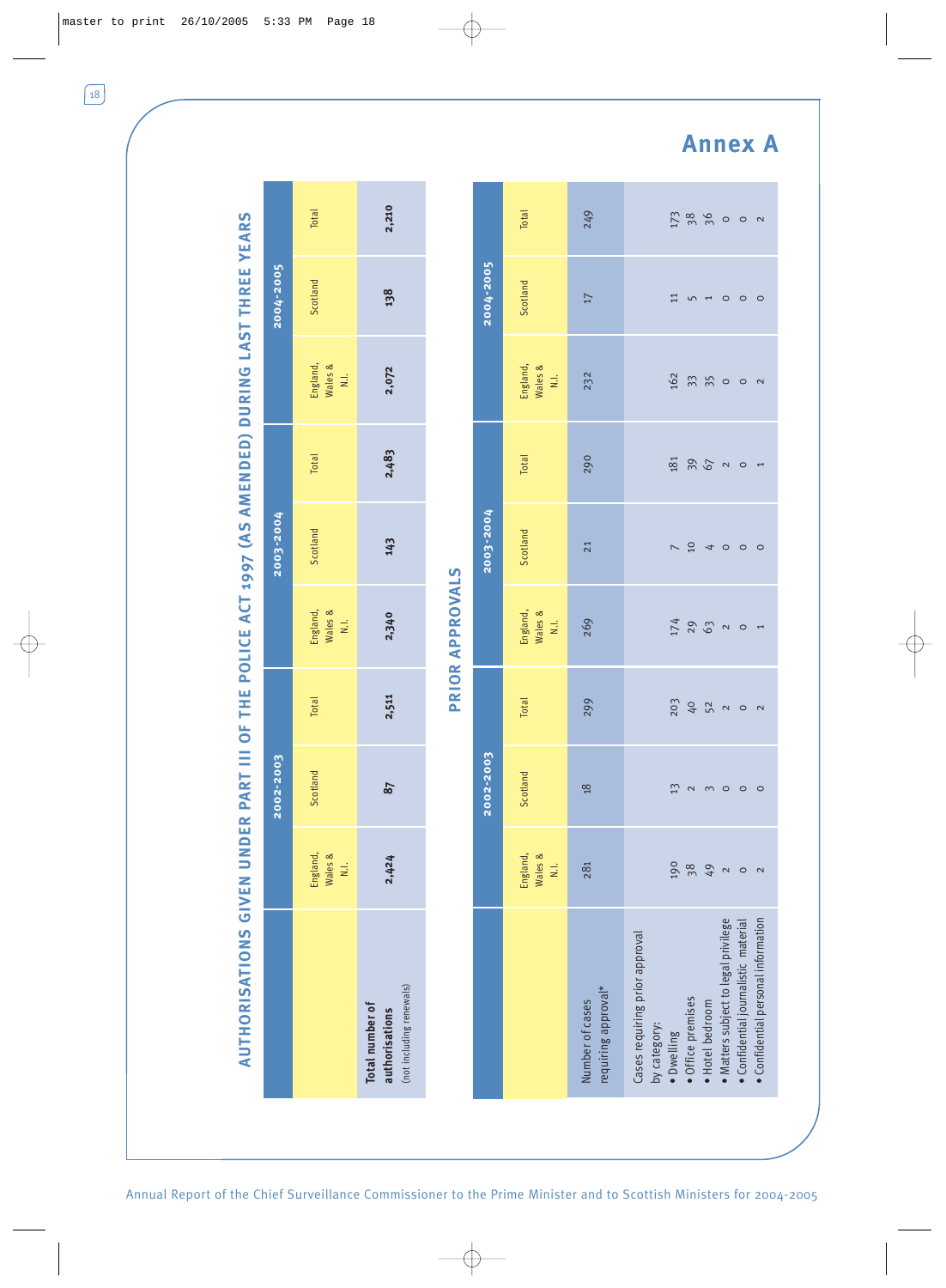**ANALYSIS OF AUTHORISATIONS GIVEN UNDER PART III OF THE POLICE ACT 1997 ANALYSIS OF AUTHORISATIONS GIVEN UNDER PART III OF THE POLICE ACT 1997** (AS AMENDED) DURING THE LAST THREE YEARS BY OFFENCE **(AS AMENDED) DURING THE LAST THREE YEARS BY OFFENCE**

|                                                |                                      | 2002-2003      |               |                                      | 2003-2004               |       |                                               | 2004-2005 |                 |
|------------------------------------------------|--------------------------------------|----------------|---------------|--------------------------------------|-------------------------|-------|-----------------------------------------------|-----------|-----------------|
|                                                | England,<br>Wales &<br>$\frac{1}{2}$ | Scotland       | <b>Total</b>  | England,<br>Wales &<br>$\frac{1}{2}$ | Scotland                | Total | England,<br>Wales &<br>$\frac{1}{\mathbf{z}}$ | Scotland  | Total           |
| Assault                                        | 10                                   | $\circ$        | $\frac{1}{2}$ | $\overline{\phantom{0}}$             | $\sim$                  | 10    | $\circ$                                       | $\sim$    | $\overline{11}$ |
| Burglary/Robbery                               | 96                                   | 3              | 99            | 110                                  | $\overline{ }$          | 111   | 96                                            | $\circ$   | 96              |
| Conspiracy                                     | 47                                   | $\circ$        | 47            | 35                                   | $\circ$                 | 35    | $\overline{10}$                               | $\circ$   | 12              |
| Drug trafficking                               | 1,325                                | 70             | 1,395         | 1,275                                | 116                     | 1,391 | 1,157                                         | 105       | 1,262           |
| (including armed robbery)<br>Firearms offences | 131                                  | 1              | 132           | 116                                  | 3                       | 119   | 108                                           | 4         | 112             |
| Kidnap/extortion                               | $\frac{9}{7}$                        | $\circ$        | 46            | 20                                   | 1                       | 21    | 34                                            | $\circ$   | 34              |
| Money laundering                               | 30                                   | $\circ$        | 30            | 37                                   | $\circ$                 | 37    | 56                                            | 5         | 61              |
| Murder/loss of life                            | 168                                  | 3              | 171           | 170                                  | $\overline{\mathbf{C}}$ | 172   | 164                                           | $\infty$  | 172             |
| Organised illegal immigration                  | 17                                   | $\circ$        | 17            | 29                                   | $\circ$                 | 29    | 47                                            | $\circ$   | 47              |
| Tax evasion                                    | 130                                  | $\circ$        | 130           | 116                                  | $\circ$                 | 116   | 48                                            | $\circ$   | 47              |
| Terrorism                                      | 169                                  | $\overline{ }$ | 170           | 171                                  | $\circ$                 | 177   | 212                                           | $\sigma$  | 221             |
| Other *                                        | 110                                  | 5              | 115           | 79                                   | 10                      | 89    | 121                                           | 5         | 126             |

**Annex B**

\* Only the most common type of offences are listed, including bribery & corruption and sexual offences. As a result, these totals may not reflect the number of authorisations granted. *\* Only the most common type of offences are listed, including bribery & corruption and sexual offences. As a result, these totals may not reflect the number of authorisations granted.*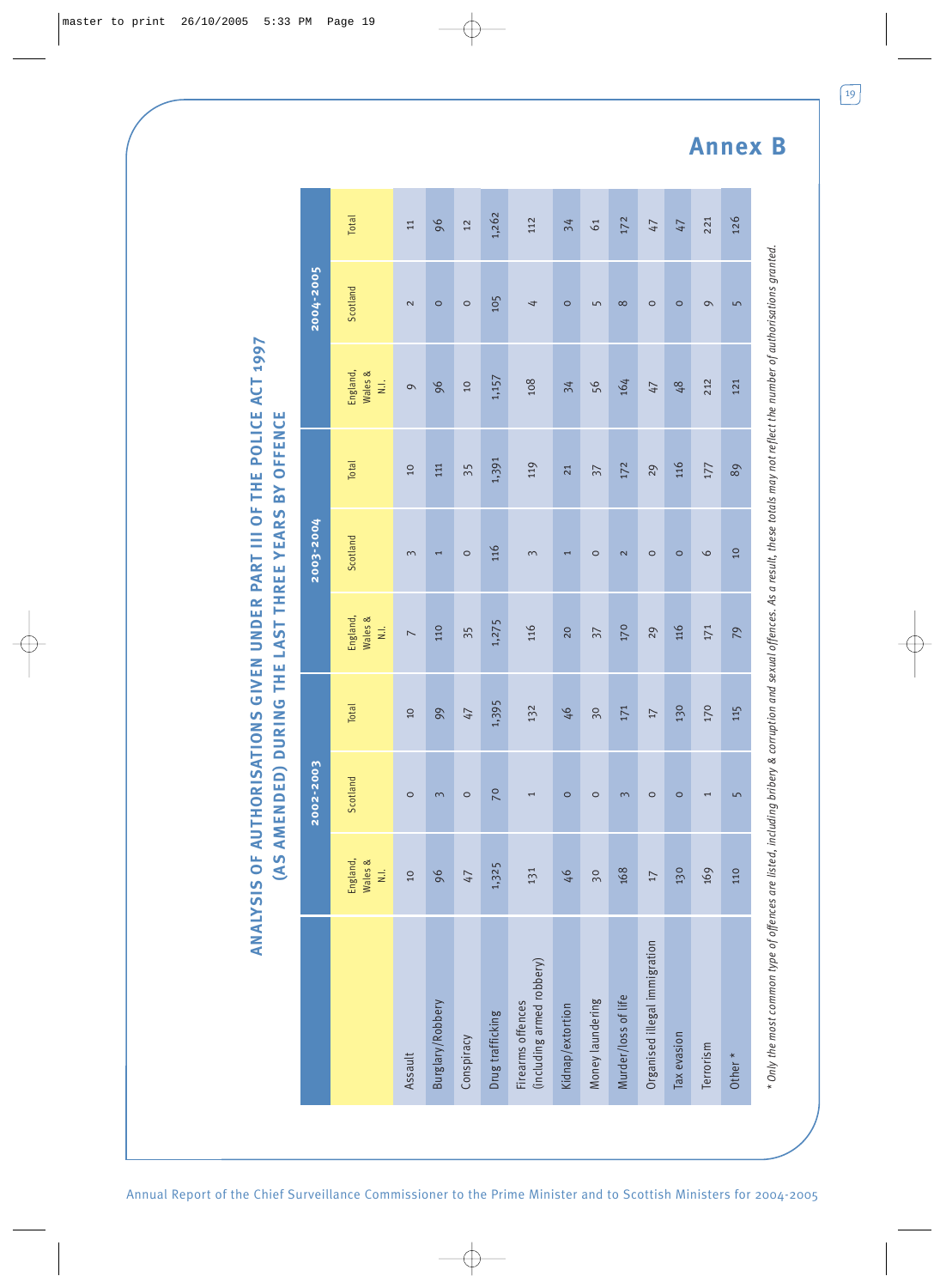AND THE REGULATION OF INVESTIGATORY POWERS (SCOTLAND) ACT 2000 DURING THE LAST THREE YEARS **AND THE REGULATION OF INVESTIGATORY POWERS (SCOTLAND) ACT 2000 DURING THE LAST THREE YEARS AUTHORISATIONS GIVEN UNDER PART II OF THE REGULATION OF INVESTIGATORY POWERS ACT 2000**  AUTHORISATIONS GIVEN UNDER PART II OF THE REGULATION OF INVESTIGATORY POWERS ACT 2000

|                                                                   |                                      | 2002-2003       |              |                             | 2003-2004                  |              |                             | 2004-2005 |              |
|-------------------------------------------------------------------|--------------------------------------|-----------------|--------------|-----------------------------|----------------------------|--------------|-----------------------------|-----------|--------------|
|                                                                   | England,<br>Wales &<br>$\frac{1}{2}$ | Scotland        | <b>Total</b> | England,<br>Wales &<br>N.l. | Scotland                   | <b>Total</b> | England,<br>Wales &<br>N.l. | Scotland  | <b>Total</b> |
| (not including renewals)<br>Total number of<br>authorisations     | 461                                  | $\overline{14}$ | 475          | 437                         | $\overline{0}$             | 447          | 434                         | 27        | 461          |
| · Residential premises<br>· Private vehicle<br>Cases by category: | 173<br>288                           | $\Xi$           | 176<br>299   | 126<br>311                  | $\overline{10}$<br>$\circ$ | 126<br>321   | 171<br>263                  | 10<br>17  | 181<br>280   |

**Annex C**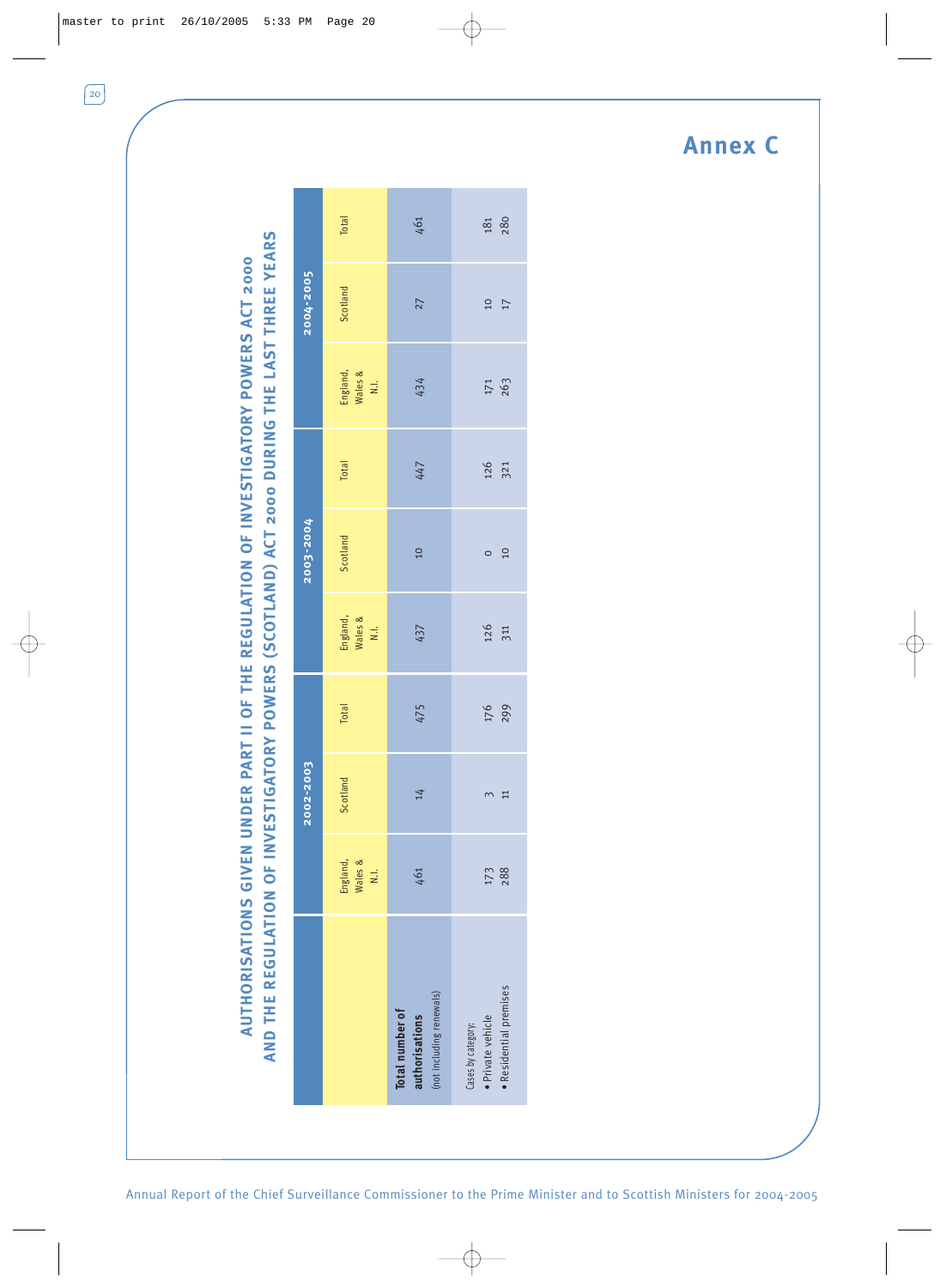ANALYSIS OF AUTHORISATIONS GIVEN UNDER PART II OF THE REGULATION OF INVESTIGATORY POWERS ACT AND THE REGULATION OF INVESTIGATORY POWERS (SCOTLAND) ACT 2000 DURING THE LAST THREE YEARS BY OFFENCE **ANALYSIS OF AUTHORISATIONS GIVEN UNDER PART II OF THE REGULATION OF INVESTIGATORY POWERS ACT AND THE REGULATION OF INVESTIGATORY POWERS (SCOTLAND) ACT 2000 DURING THE LAST THREE YEARS BY OFFENCE**

|                                                                                                                                                                                         |                                      | 2002-2003               |                   |                                               | 2003-2004 |                   |                                               | 2004-2005 |                   |
|-----------------------------------------------------------------------------------------------------------------------------------------------------------------------------------------|--------------------------------------|-------------------------|-------------------|-----------------------------------------------|-----------|-------------------|-----------------------------------------------|-----------|-------------------|
|                                                                                                                                                                                         | England,<br>Wales &<br>$\frac{1}{2}$ | Scotland                | <b>Total</b>      | England,<br>Wales &<br>$\frac{1}{\mathbf{z}}$ | Scotland  | <b>Total</b>      | England,<br>Wales &<br>$\frac{1}{\mathbf{z}}$ | Scotland  | <b>Total</b>      |
| Assault                                                                                                                                                                                 | $\infty$                             | $\circ$                 | $\infty$          | $\infty$                                      | $\circ$   | $\infty$          | 11                                            | $\circ$   | 11                |
| Burglary/Robbery                                                                                                                                                                        | $\mathfrak{L}$                       | $\circ$                 | 13                | 15                                            | $\circ$   | 15                | 13                                            | 1         | 14                |
| Conspiracy                                                                                                                                                                              | $\tilde{L}$                          | $\circ$                 | 13                | 4                                             | $\circ$   | 4                 | $\circ$                                       | $\circ$   | $\circ$           |
| Drug trafficking                                                                                                                                                                        | 175                                  | Q <sub>1</sub>          | 185               | 162                                           | $\infty$  | 170               | 156                                           | 13        | 169               |
| (including armed robbery)<br>Firearms offences                                                                                                                                          | 39                                   | $\circ$                 | 39                | 18                                            | 1         | $\overline{6}$    | 17                                            | $\circ$   | 17                |
| Kidnap/extortion                                                                                                                                                                        | 13                                   | $\circ$                 | 13                | 11                                            | $\circ$   | 11                | 11                                            | $\circ$   | 11                |
| Money laundering                                                                                                                                                                        | $\circ$                              | $\circ$                 | $\circ$           | 4                                             | $\circ$   | 4                 | $\sim$                                        | $\circ$   | $\mathbf{\Omega}$ |
| Murder/loss of life                                                                                                                                                                     | 126                                  | $\overline{\mathbf{C}}$ | 128               | 139                                           | 1         | 140               | 139                                           | $\infty$  | 147               |
| Organised illegal immigration                                                                                                                                                           | $\mathbf{\Omega}$                    | $\circ$                 | $\mathbf{\Omega}$ | $\mathbf{\Omega}$                             | $\circ$   | $\mathbf{\Omega}$ | $\sim$                                        | $\circ$   | $\overline{3}$    |
| Tax evasion                                                                                                                                                                             | 12                                   | $\circ$                 | 12                | 3                                             | $\circ$   | 3                 | 3                                             | $\circ$   | 3                 |
| Terrorism                                                                                                                                                                               | 25                                   | $\circ$                 | 25                | 22                                            | $\circ$   | 22                | 15                                            | 3         | 18                |
| Other *                                                                                                                                                                                 | $\overline{21}$                      | I                       | 22                | 34                                            | $\circ$   | 34                | 48                                            | 2         | 50                |
| * Only the most common type of offences are listed, including bribery & corruption and sexual offences. As a result, these totals may not reflect the number of authorisations granted. |                                      |                         |                   |                                               |           |                   |                                               |           |                   |

**Annex D**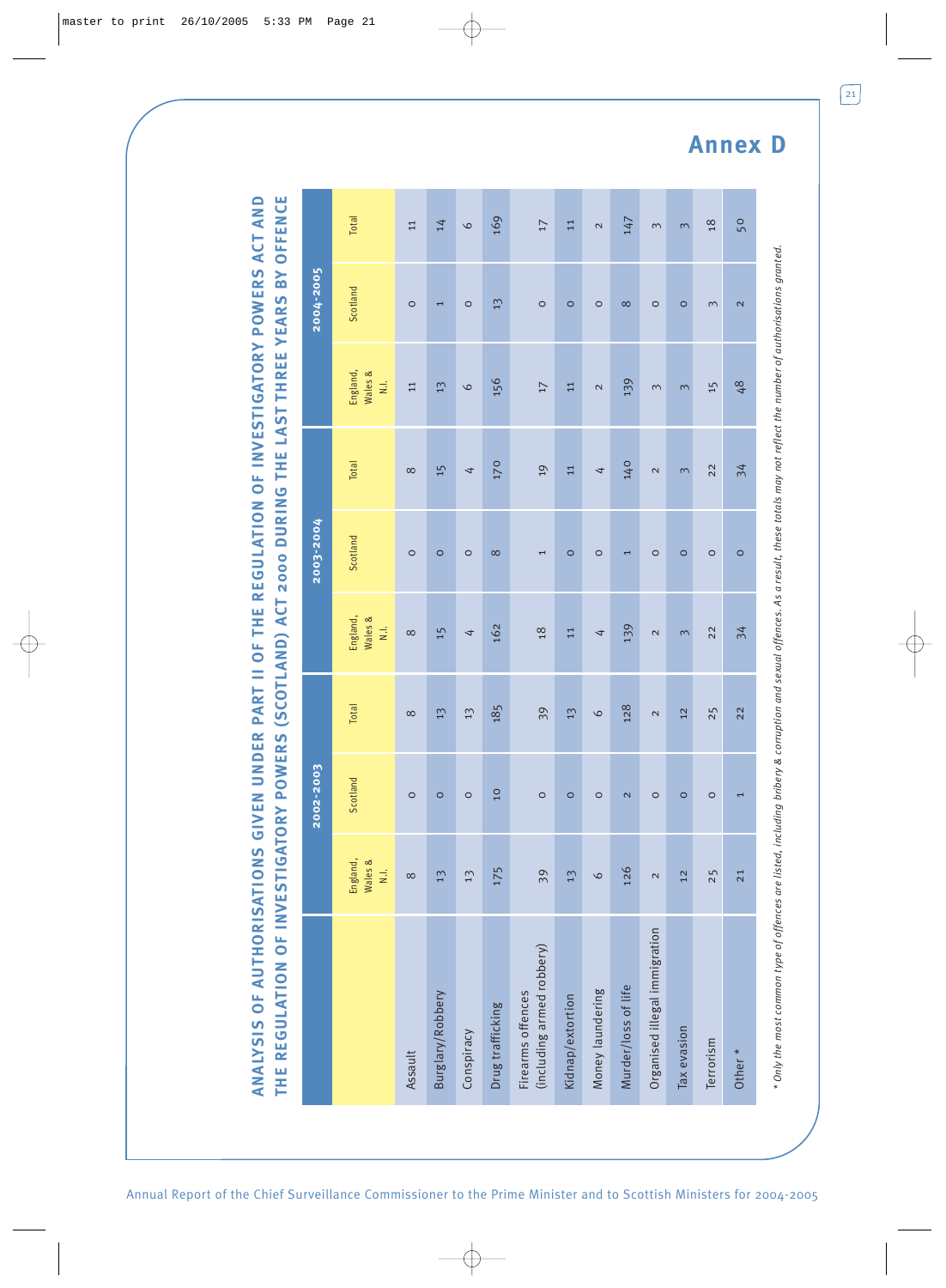## **Annex E**

## **Inspection priorities**

#### *Subject to annual inspection*

Police forces for England and Wales Serious Organised Crime Agency Police forces for Scotland Scottish Drugs Enforcement Agency Police Service of Northern Ireland HM Forces in Northern Ireland British Transport Police Civil Nuclear Constabulary (formerly UK AEAC) HM Revenue and Customs

Department for Work and Pensions [to include Security & Pensions Agency, Investigations Liaison Office & Audit Services] Environment Agency HM Prison Service Royal Mail Group PLC UK Immigration Service

#### *Subject to inspection every other year*

Ministry of Defence Police & Guarding Agency Royal Navy Regulating Branch Royal Military Police Royal Air Force Police

British Broadcasting Corporation Department for Environment, Food and Rural Affairs NHS Counter Fraud & Security Management Service Department of Trade and Industry Department for Transport Local Authorities – Unitary, Metropolitan, London Boroughs, Scottish & Welsh Councils NHS Scotland (National Services Division)

#### *To be inspected in rotation as quickly as first two categories allow*

Financial Services Authority Health and Safety Executive Information Commissioner National Assembly for Wales Northern Ireland Prison Service Office of Communications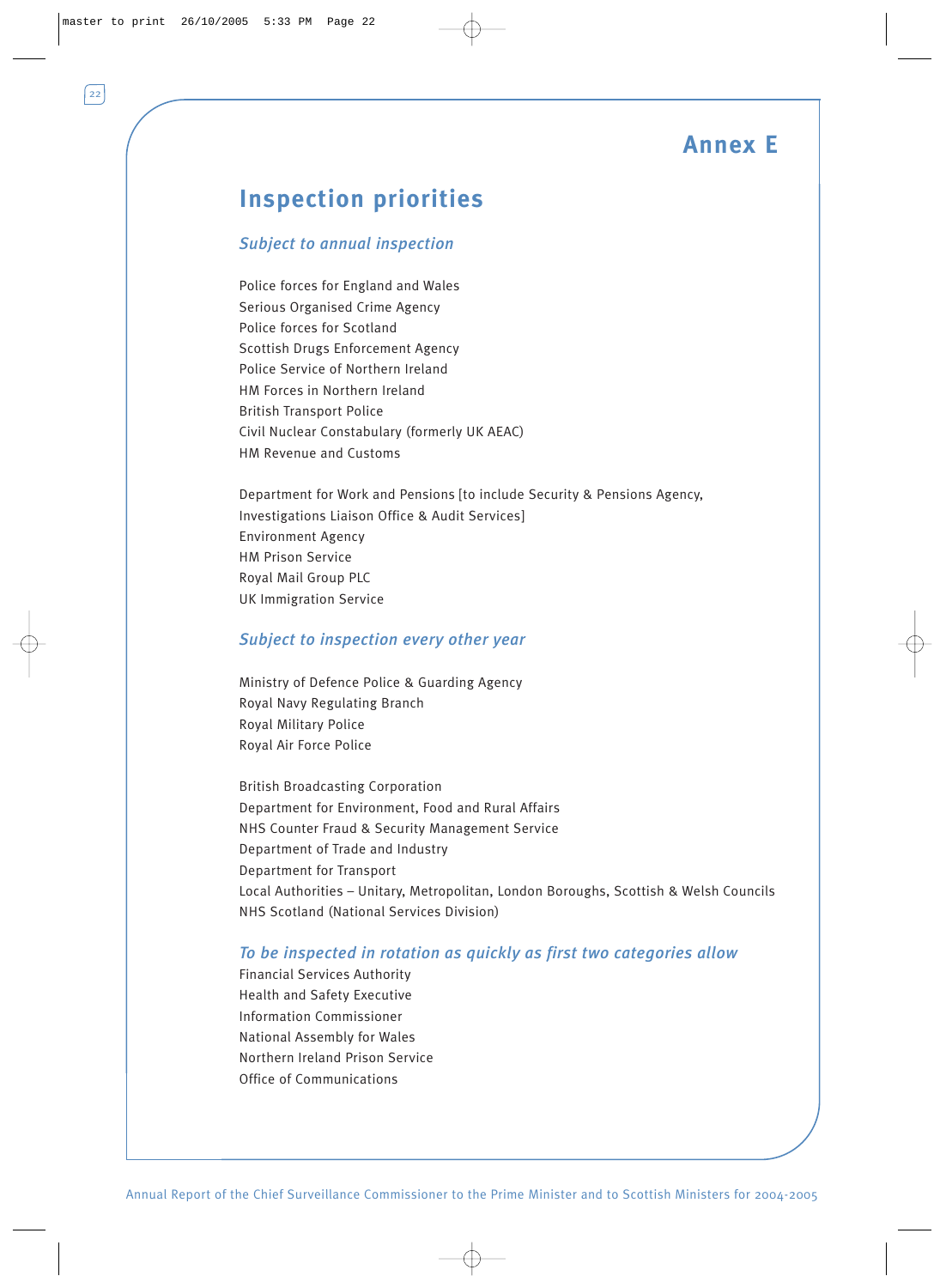## **Annex E**

Office of Fair Trading Office of the Police Ombudsman for Northern Ireland Royal Pharmaceutical Society of Great Britain Rural Payments Agency Scottish Accountant in Bankruptcy Scottish Environment Protection Agency Scottish Executive Environment and Rural Affairs Department Scottish Prison Service Serious Fraud Office Vehicle & Operator Services Agency

#### *To be inspected every 3 years*

Charity Commission Transport Security Division (TRANSEC) Fire and Rescue Services Local Authorities – County & District Councils

## *Inspection priority to be determined once first inspection has been undertaken*

Child Support Agency Medicines & Healthcare products Regulatory Agency (MHRA) Food Standards Agency Gaming Board for Great Britain Health Boards in Wales HM Chief Inspector of Schools in England Port of Dover Police Port of Liverpool Police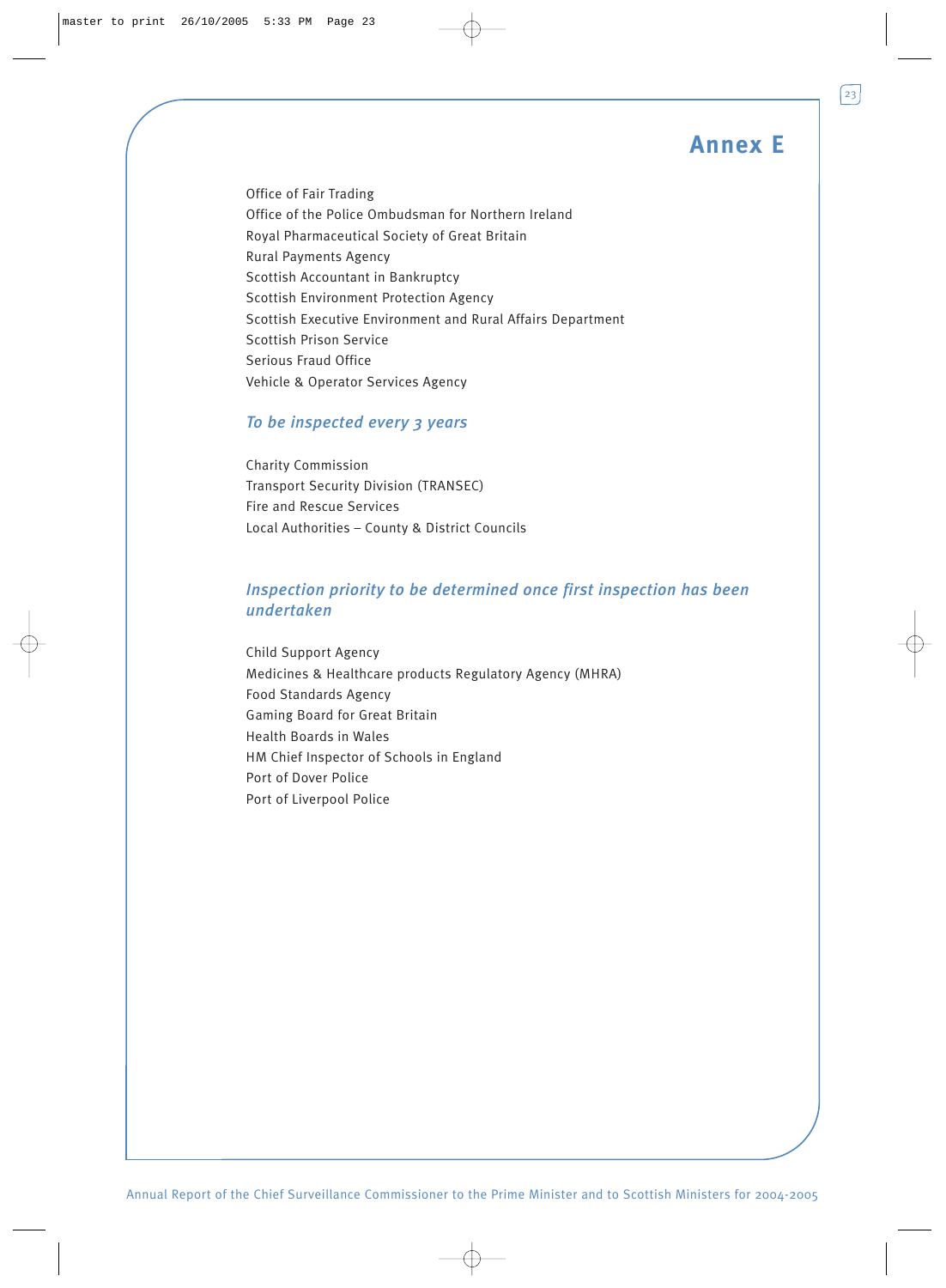## **Annex F**

## **OSC expenditure for April 2004 - March 2005**

| <b>Description</b>           | <b>Total cost £</b> |
|------------------------------|---------------------|
| Staff and recruitment costs  | 1,073,242           |
| Travel and subsistence       | 92,796              |
| Training and development     | 4,088               |
| Conferences and meetings     | 14,130              |
| IT and telecommunications    | 35,151              |
| Books, stationery & printing | 19,120              |
| Office equipment             | 5,637               |
| Postage and courier costs    | 1,663               |
| Accommodation costs          | 40,517              |
| <b>Total</b>                 | 1,286,344           |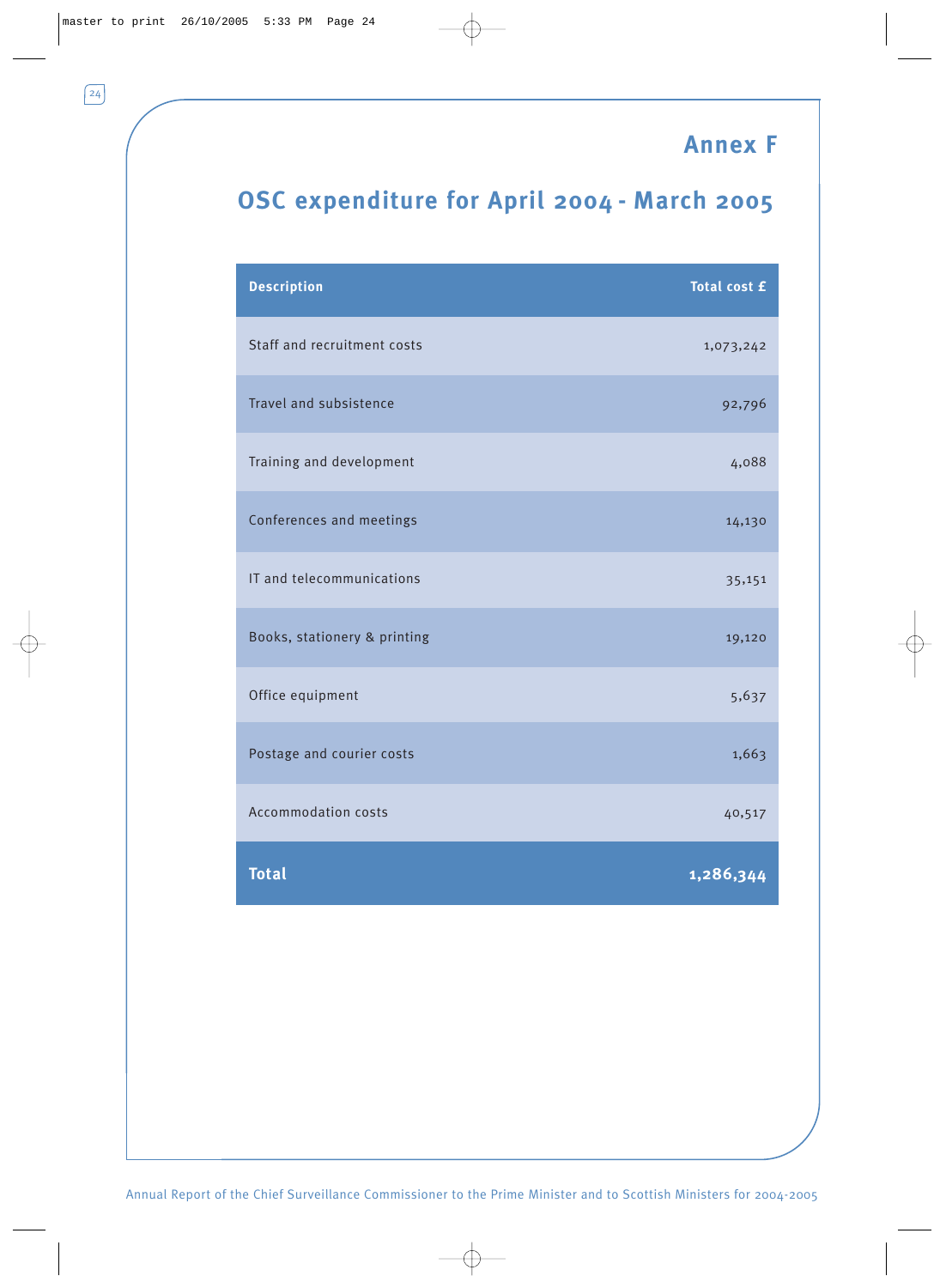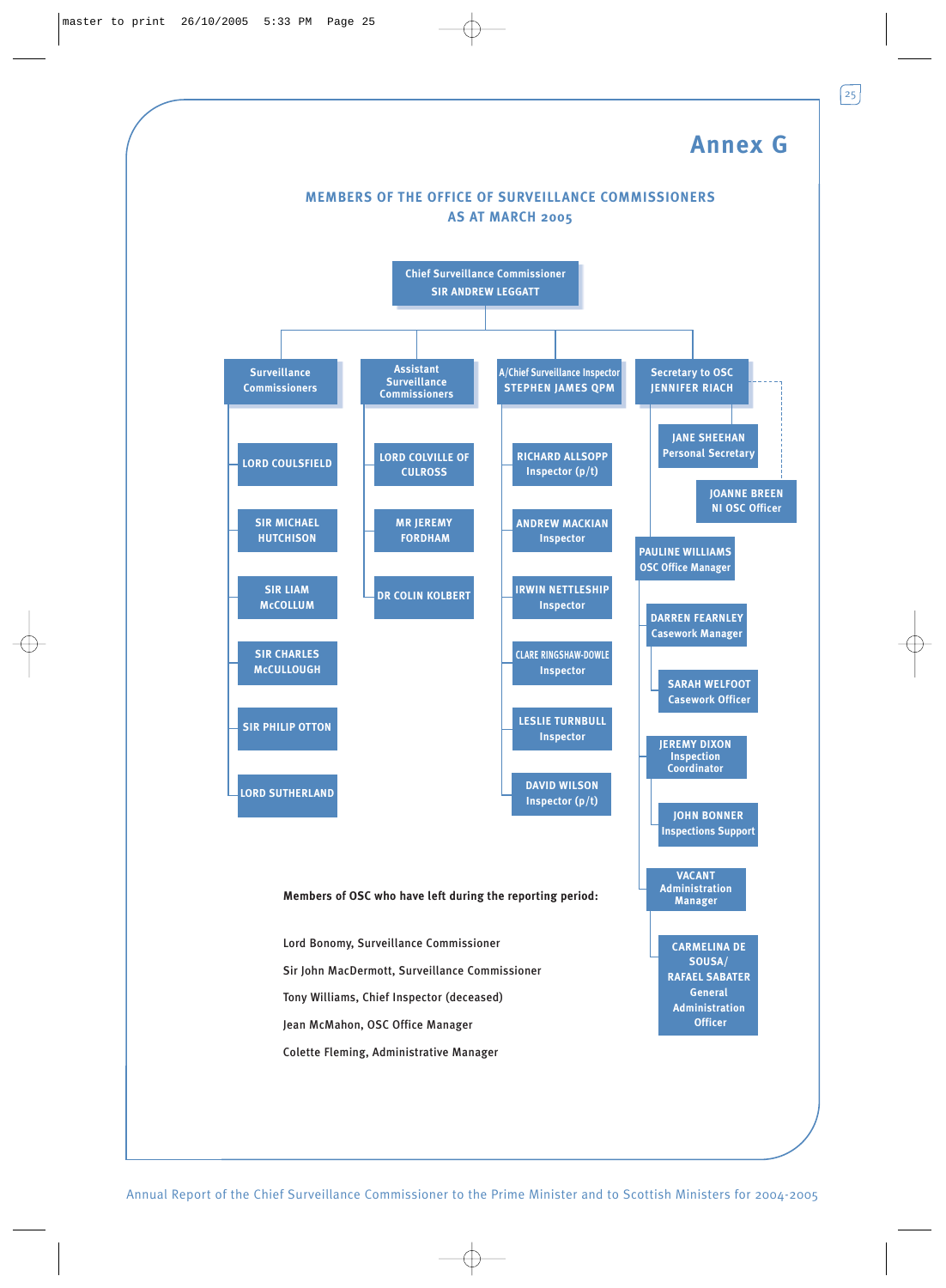$\boxed{26}$ 

Printed in the UK for The Stationery Office Limited on behalf of the Controller of Her Majesty's Stationery Office ID 182039 11/05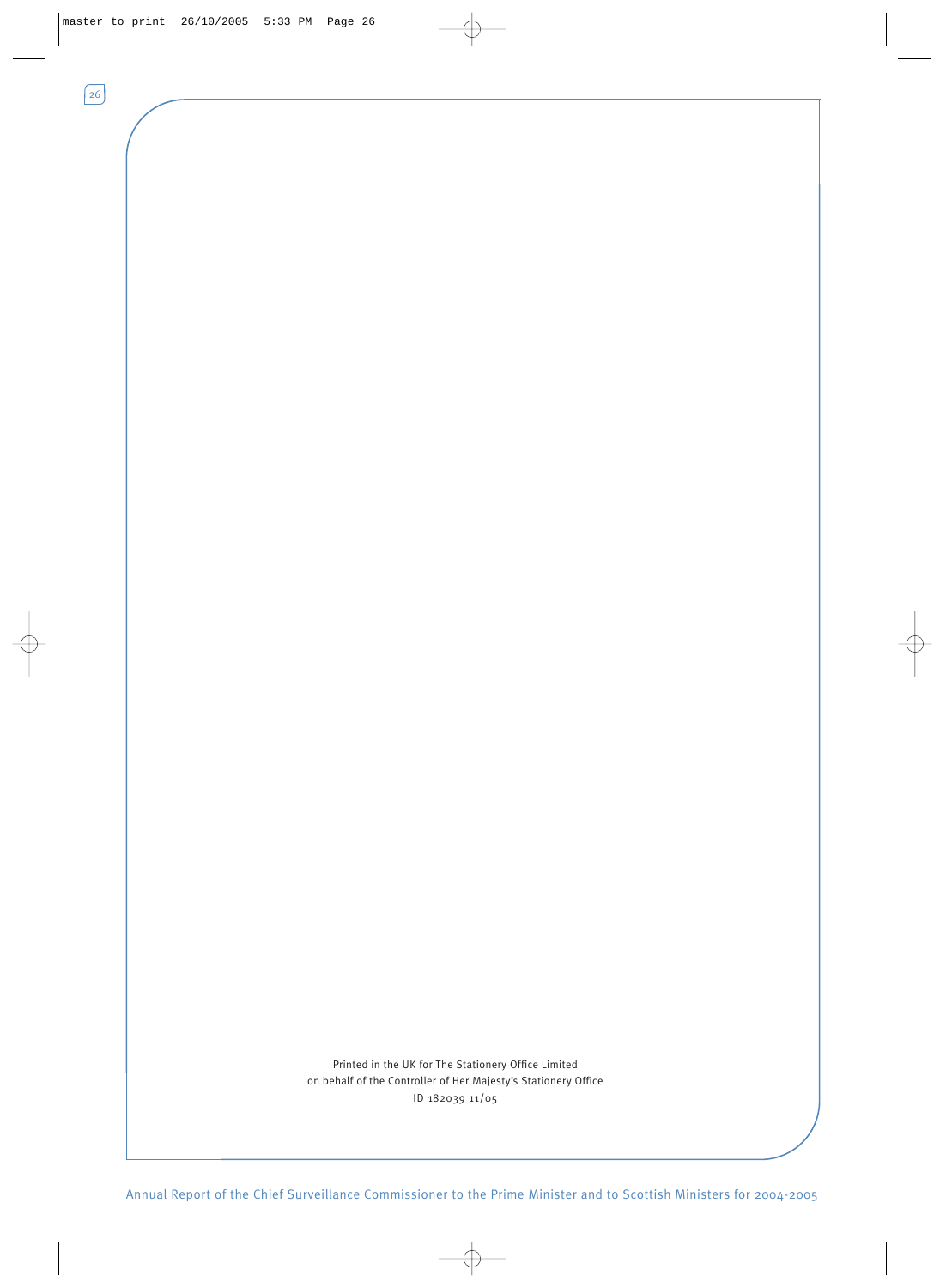With thanks to the National Crime Squad (Technical Support Department) for supplying photographs and to Brightside Partnership for assisting with the report design.